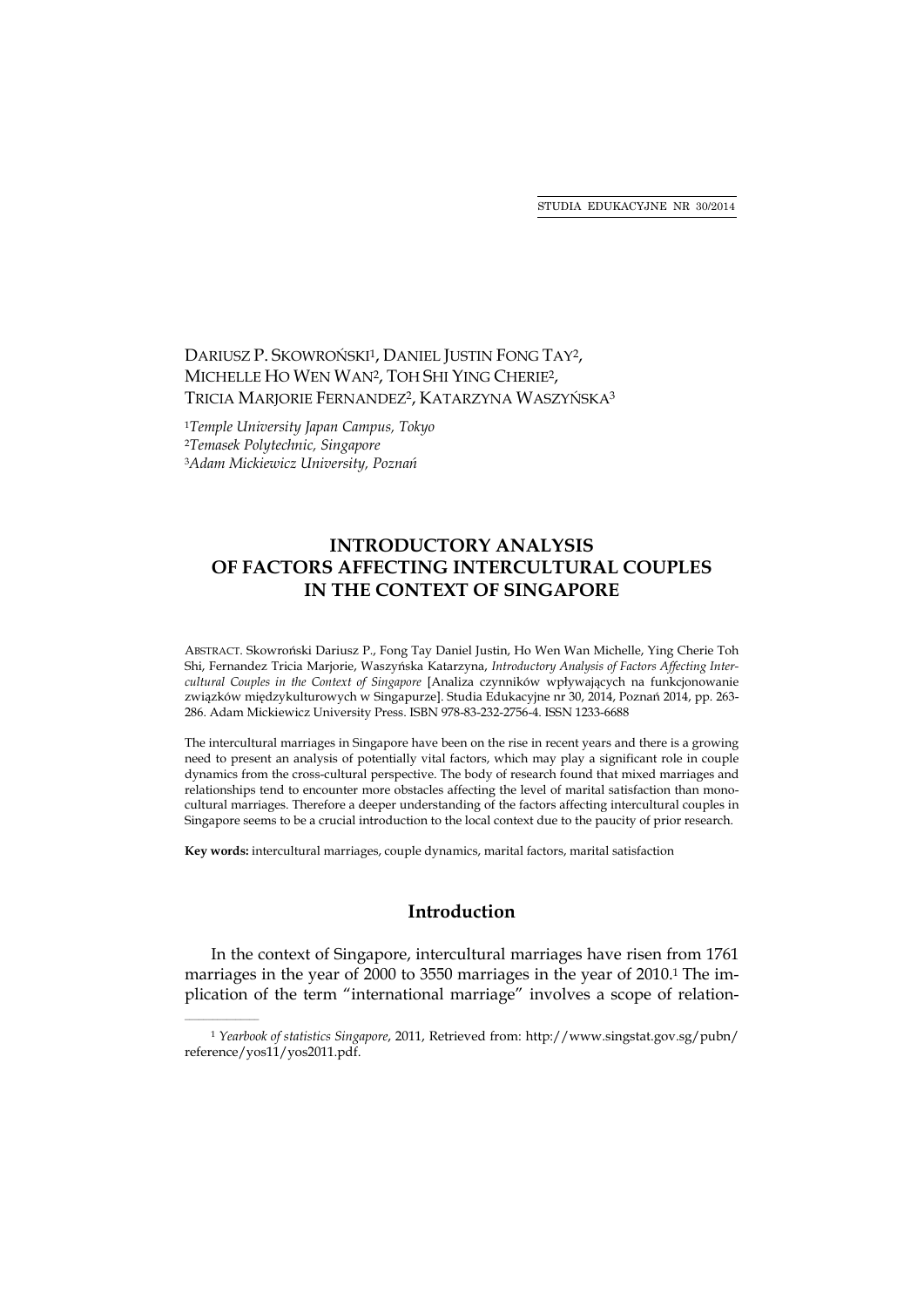ships, which are an observed phenomenon of a marriage between two individuals of different nationalities.2 It has been observed that mixed marriages have been constantly increasing, but it was not until the last ten years that there has been a noticeable difference in numbers observed: 16.4 per cent of a total about 24,000 marriages in 2007 were intercultural unions compared to 8.9 per cent of about 25,000 marriages a decade before.3 This phenomenon of international marriage, as reflected in the Figures from Population in Brief 2010 showed that this trend continues to strengthen steadily, and the rough estimate of the number of non-citizen spouses married to Singapore citizens is 8,848 in 2009.4

With regards to interracial marriages, previous research conducted in the United States found an exceptional increase of interracial and intercultural marriages over the past thirty years.<sup>5</sup> Nevertheless, for the upcoming 50 years, it is more than likely that marriages of such will continue to rise across cultures.6 However, such relationships are found to have a higher risk for failure, stressful conditions, divorce, and lower marital satisfaction rate, as compared to monocultural couples. Intercultural couples seem to have additional sources of difficulties, unlike monocultural couples which include macrocultural factors found in the family and society, and microcultural factors in the varying couple dynamics.7

#### **Motivations for intercultural marriage**

The United States Population Reference Bureau (2005) suggests that a contributing reason to the increase in numbers of intercultural marriages in recent years is due to the rate of immigration across the globe. Some of the reasons that could explain such a phenomenon are; military troops that have

 $\mathcal{L}=\mathcal{L}^{\mathcal{L}}$  , where  $\mathcal{L}^{\mathcal{L}}$ 

<sup>2</sup> E. Tan, *'There shall be a status known as citizen of Singapore': international marriages in cosmopolitanising, patriarchal Singapore*, Singapore 2006..

<sup>3</sup> D.W. Tan, *No mixed feelings over mixed marriages*, The Straits Times 2010, January 31, Retrieved from: http://www.singaporeunited.sg/cep/index.php/web/News-Room/No-mixedfeelings-over-mixed-marriages.

<sup>4</sup> National Population Secretariat, Singapore Department of Statistics, Ministry of Community Development, Ministry of Home Affairs and Authority 2010.

<sup>5</sup> A.Y. Chan, K.R. Smith, *Perceptions of marital stability in Black-White marriages*, [in:] *American Families: Issues in Race and Ethnicity*, ed. C.K. Jacobson, New York 1995, p. 369-386; E. Ibrahim, D.G. Schroeder, *Cross-cultural couples counselling: A developmental, psychoeducational intervention*, Journal of Comparative Family Studies, 1990, 21, p. 193-205.

<sup>6</sup> M.W. Frame, *The challenges of intercultural marriage: Strategies for pastoral care*, Pastoral Psychology, 2004, 52 (3), p. 219-232. Retrieved from: http://scholar.google.com.sg..

<sup>7</sup> D. Bhugra, P. De Silva, *Couple therapy across cultures*, Sexual and Relationship Therapy, 2000, 15, p. 183-192.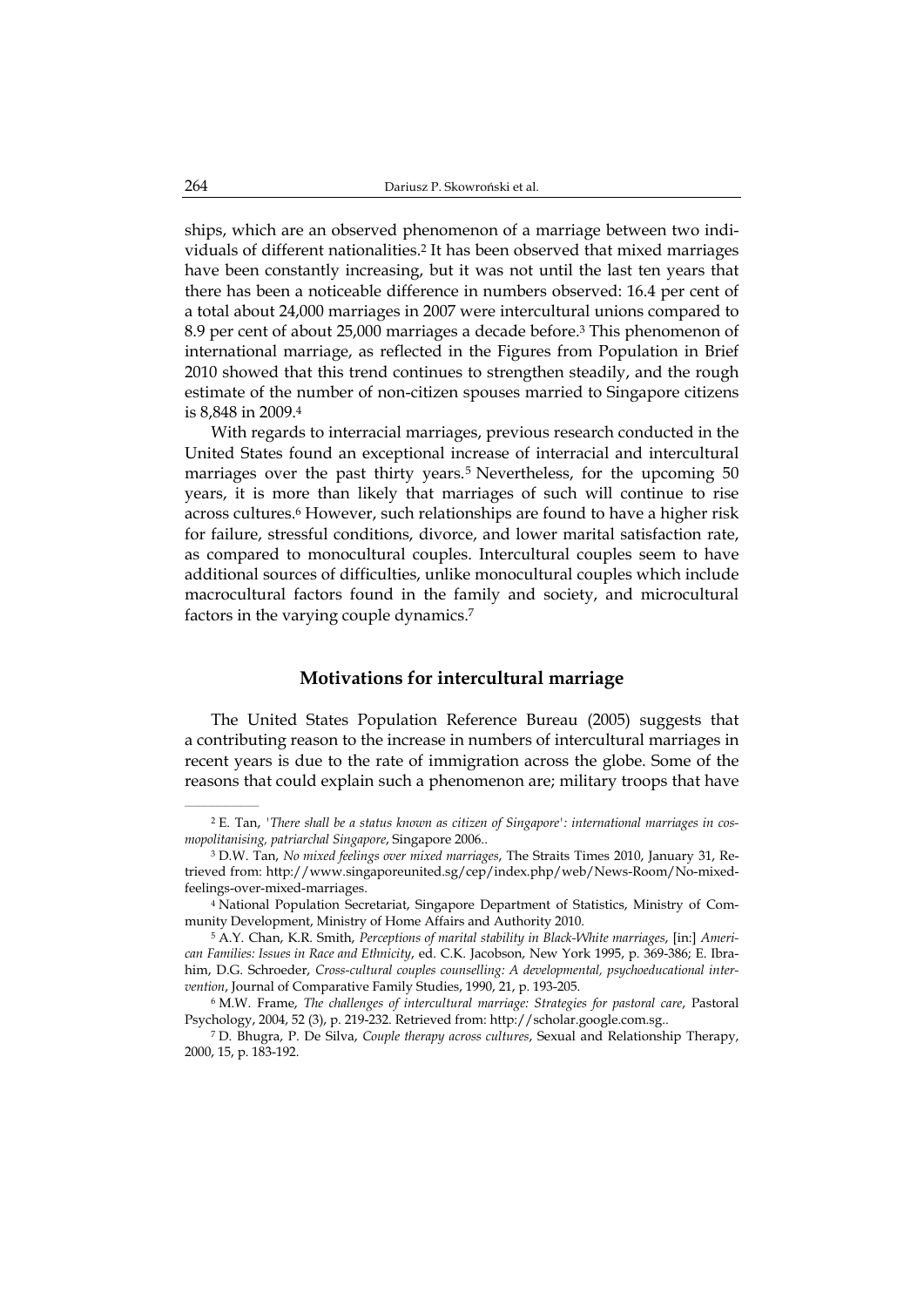been mobilized in different parts of the world, world trade, foreign exchange of students, tourism, mobility, and availability of money.8

Due to the globalization, the conventional social restrictions are being reduced, allowing young people to be more open for marital union with someone from a different country (Romano, 2001). Additionally, travelling for business or leisure is now easier than any other time hence more firms are sending their employees overseas.9

Programs that allow students to study abroad have also risen significantly over the past ten years. According to the data by the Institute of International Education (2006), the number of American students studying overseas, has more than doubled over the previous decade. Moreover, more than 560 000 international students were enrolled in American universities and colleges. These statistics only show the trends in American society; therefore, it only gives a hint of the actual number of individuals crossing the borders to study worldwide, thus forming intercultural relationships.

The United States Population Reference Bureau (2005) also states that a contributing cause to the boost in numbers of intercultural marriages in recent years is also due to the increase of higher educational status in the population. Some studies found that higher education is positively correlated with more "liberal" thoughts towards assimilation across cultures, making one more open to the idea of dating people from other cultures.<sup>10</sup>

Char (1977) states that the reason why some Western men want to marry Japanese women is because of their perception that Japanese women tend to be more submissive. In a study done by Lee (2005), an American male confessed that he only wanted to marry an Asian wife due to this reason but then realized that his wife was the same as any American women.

The idea of "*akogare*", translated for a longing, desire or idealization, has been one of the motivations for Japanese women to marry White men.11 Kelsky (2001) discovered the three factors leading Japanese women to desire Western men: physical features, positive behavioural and attitudinal traits and peripheral qualities like ability to speak English well. All these traits tend to be rare in Japanese men.

 $\mathcal{L}=\mathcal{L}=\mathcal{L}=\mathcal{L}=\mathcal{L}=\mathcal{L}$ 

<sup>8</sup> H.R. Sorley, *Marital satisfaction in interethnic marriages between Mexican Americans and Anglo Americans* – Unpublished master's thesis, Texas Tech University, Texas 1974.

<sup>9</sup> B.R. Shepard, *Deemed unsuitable*, Toronto 1997.

<sup>10</sup> R. Farley et al., *Stereotypes and Segregation: Neighborhoods in the Detroit Area*, American Journal of Sociology, 1994, 100, p. 750-780; J.R. Kluegel, S.R. Eliot, *Beliefs about inequality: Americans' views of what is and what ought to be*, New York 1986; C.E. Case et al., *Social Determinants of Racial Prejudice*, Sociological Perspectives, 1989, 32, p. 469-48.

<sup>11</sup> A. Kawamura, *Examination of the self-expansion model in Japanese women-Caucasian men romantic relationships* – Unpublished master's thesis, Hawaii 2005.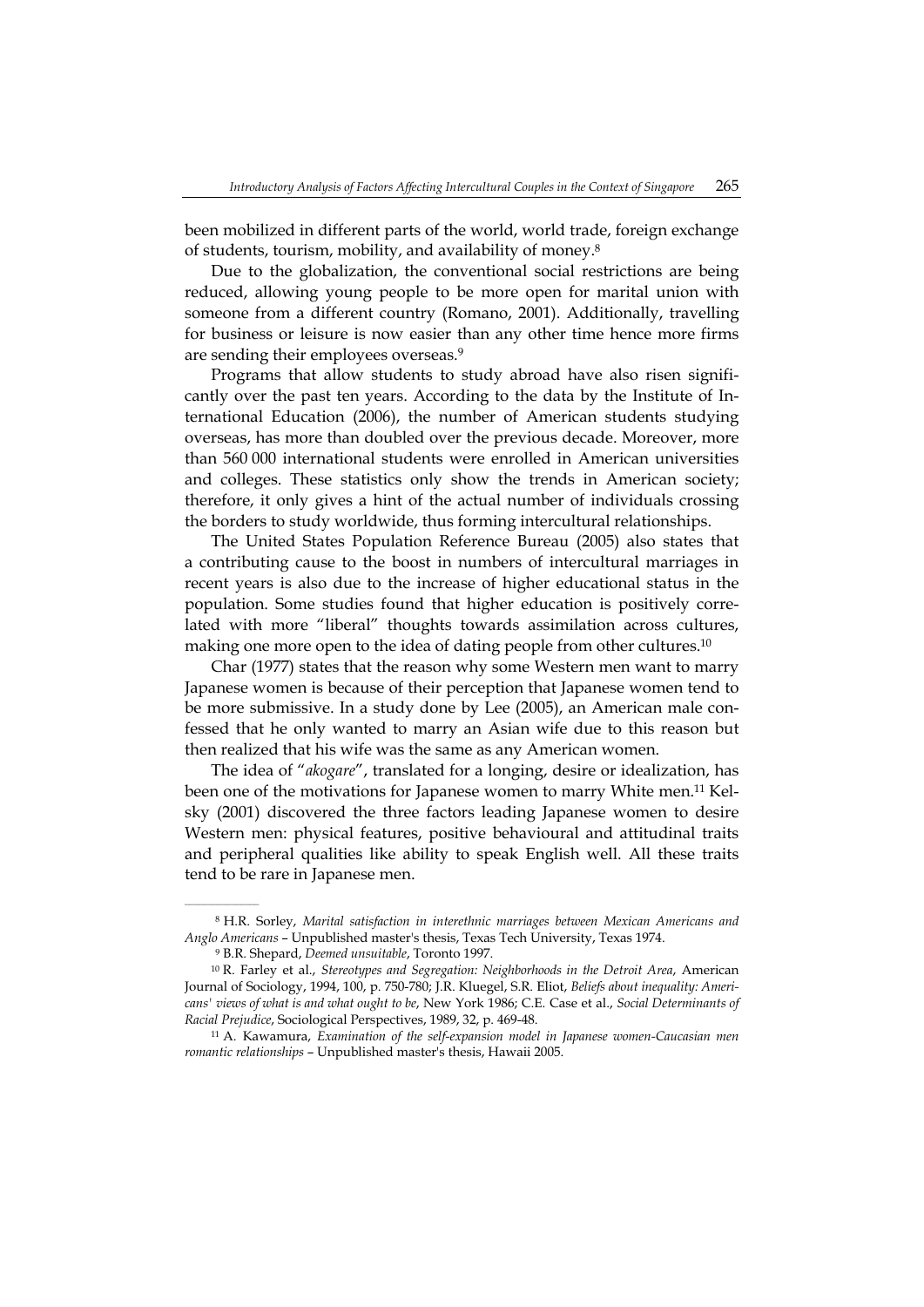Women from First World countries often resist the existing patriarchal family structure and norms. In Singapore, the local women tend to be selfreliant, making them less likely to marry down a man who seems weaker than her in terms of education and economic status.12 Singaporean women are often viewed by the local males as over open-minded, demanding and independent.13 Moreover, some Singaporean men hope to maintain their patriarchal privileges in today's society by wishing his wife to take on the traditional female gender role as a domestic homemaker and full-time housewife. Therefore, independent Singaporean women who are not prepared to take on these expectations, tend to employ better coping strategies to resist the predetermined norms by looking for foreign partners.14

People who are in a relationship with members of a different culture tend to be perceived as "morally degenerate", disobedient, and possess a low self-esteem.15 Contrasting with these stereotypes, most individuals in intercultural relationships not only respect their partners positively but also regard themselves positively.16 Porterfield (1978) reported that love was the main reason individuals married their partners, who were from a different cultural background.

Fu and Heaton (2000) stated that decisions to marry were affected by socioeconomic status, whereas Sung (1990) indicated, that those who marry outside of their cultures, are more likely to be eccentric, rebellious, and marrying for the second time, but also flexible when it comes to handling cultural differences. They are also willing to compromise and to accept traditions outside of their own culture.

# **Marital Conflict**

Relationships are constructed differently and uniquely across each and every couple. However, conflicts are highly likely to occur, and act as potential barriers in each relationship.17 Just like any other regular couple, inter-

<sup>12</sup> R. Jongwilaiwan, *Thai Woman and Marriage Migration in Singapore* – Unpublished master's thesis, Singapore 2008.

<sup>13</sup> N. Constable, *Cross-border marriages: gender and mobility in transnational Asia*, Philadelphia 2005.

<sup>14</sup> R. Jongwilaiwan, *Thai Woman*.

<sup>15</sup> R.A.R. Gurung, T. Duong, *Mixing and matching: Assessing the concomitants of mixed-ethnic relationships*, Journal of Social and Personal Relationships, 1999, 16 (5), p. 639-657.

<sup>16</sup> S.O. Gaines Jr., *Relationships between members of cultural minorities*, [in:] *Understudied relationships: Off the beaten track*, eds J.T. Wood, S. Duck, Thousand Oaks 1995, p. 51-88. 17 C.J. Falicov, *Cross-cultural marriages*, [in:] *Clinical handbook of couple therapy*, eds N. Jacob-

son, A. Gurman, New York 1995, p. 231-246.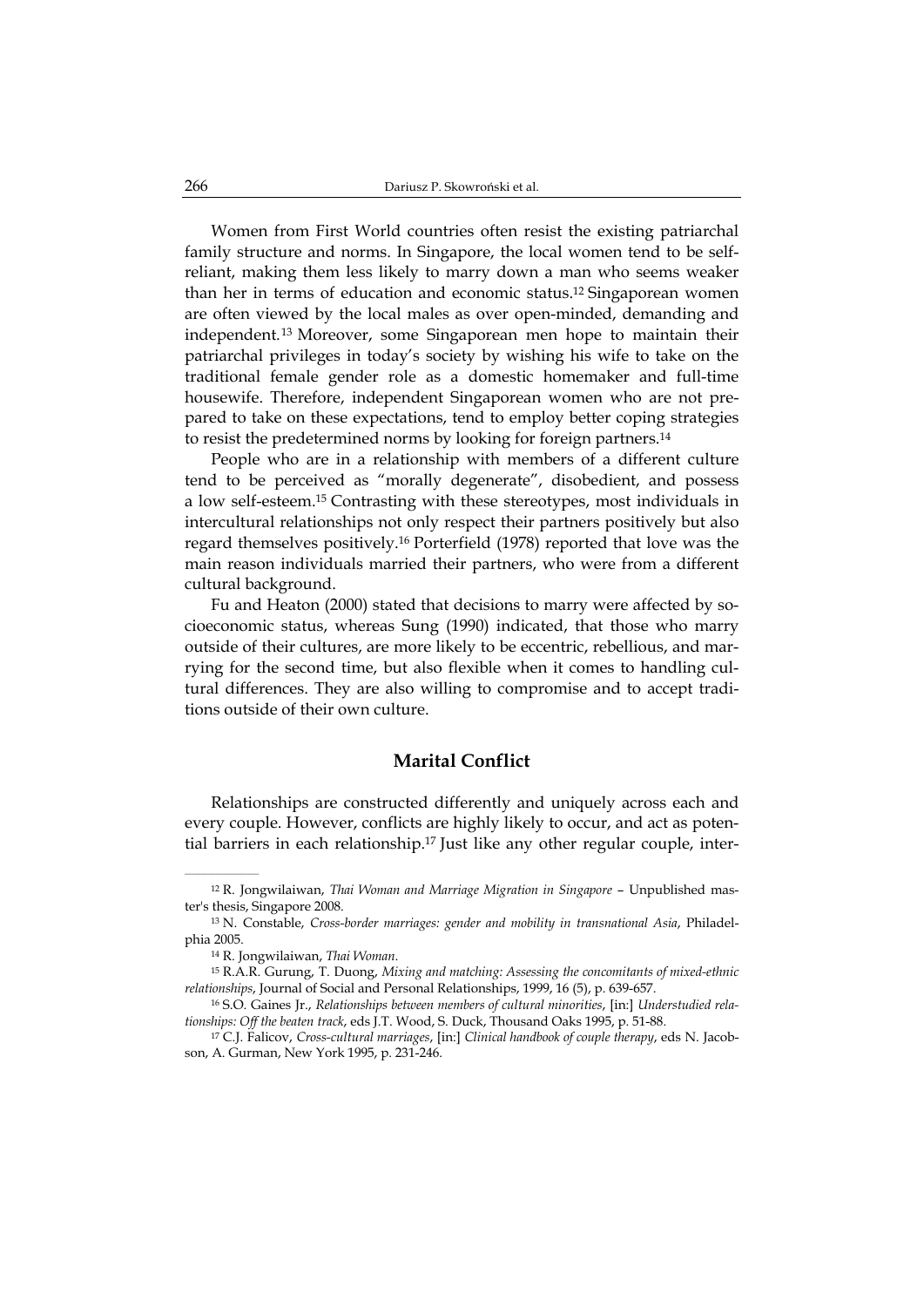cultural couples are no doubt faced with different sources of marital conflict in the process of their marriage.18

Based on the context of intercultural couples, conflict is defined as "a mutually antagonized discrepancy between idealized expectations and the reality of insufficient resources, different personal goals and values, and impulses between the couples".19 Such discrepancies are often expressed through different cultural conflict styles, whereby intercultural conflict begins with miscommunication which subsequently leads to misinterpretations and pseudo-conflicts.20

A few sources of marital conflict for intercultural couples include varying couple dynamics consisting of cultural differences in language and communication, stereotypes, child rearing, and financial issues. Family factors are another source of marital conflict, and it consists of societal views, social support, family, and religion. Marital conflict is likely to affect the marital satisfaction of a couple which points to how successful a couple is in achieving what they hoped for in their marriage.<sup>21</sup>

### **Couple Dynamics and Cultural Differences**

Couple dynamics refers to the characteristics that a relationship encompasses based on the level of traditionalism and mutual goals for such couples.22 The dynamics can refer to the level of commitment of being a couple or even the ways of expressing emotions to one's partner.23

Couple dynamics itself is very diverse and subjective for each couple, and this is even more so when it comes to intercultural couples.24 According to Takano (2002), 19% of marital conflicts in intercultural couples is due to cultural differences. Cultural differences occur when intercultural couples fail to reach a compromise in terms of their cultural differences and similarities. When these couples enter a marriage, they make a transition which permits them to amend their cultural values and belief system, therefore,

<sup>&</sup>lt;sup>18</sup> D. Romano, *Intercultural marriages: Promises and pitfalls*, Maine 2001.<br><sup>19</sup> J. Giles-Sims, *Wife battering: A systems theory approach*, New York 1983.<br><sup>20</sup> S. Ting-Toomey, *Managing intercultural conflicts effective glo Americans* – Unpublished master's thesis, Texas 1974. 22 D.H. Sprenkle et al., *Common factors in couple and Family therapy: The overlooked foundation* 

*for effective practice*, New York 2009.

<sup>23</sup> S.N. Perkins, *Influential Client Factors: Understanding and Organizing Therapists' Perceptions of Client Factors That Influence Reported Outcome of Therapy*, Virginia 2010.

<sup>24</sup> G.J. Herr, *Factors Influencing Black-White Interracial Marriage Satisfication*, Texas 2009*.*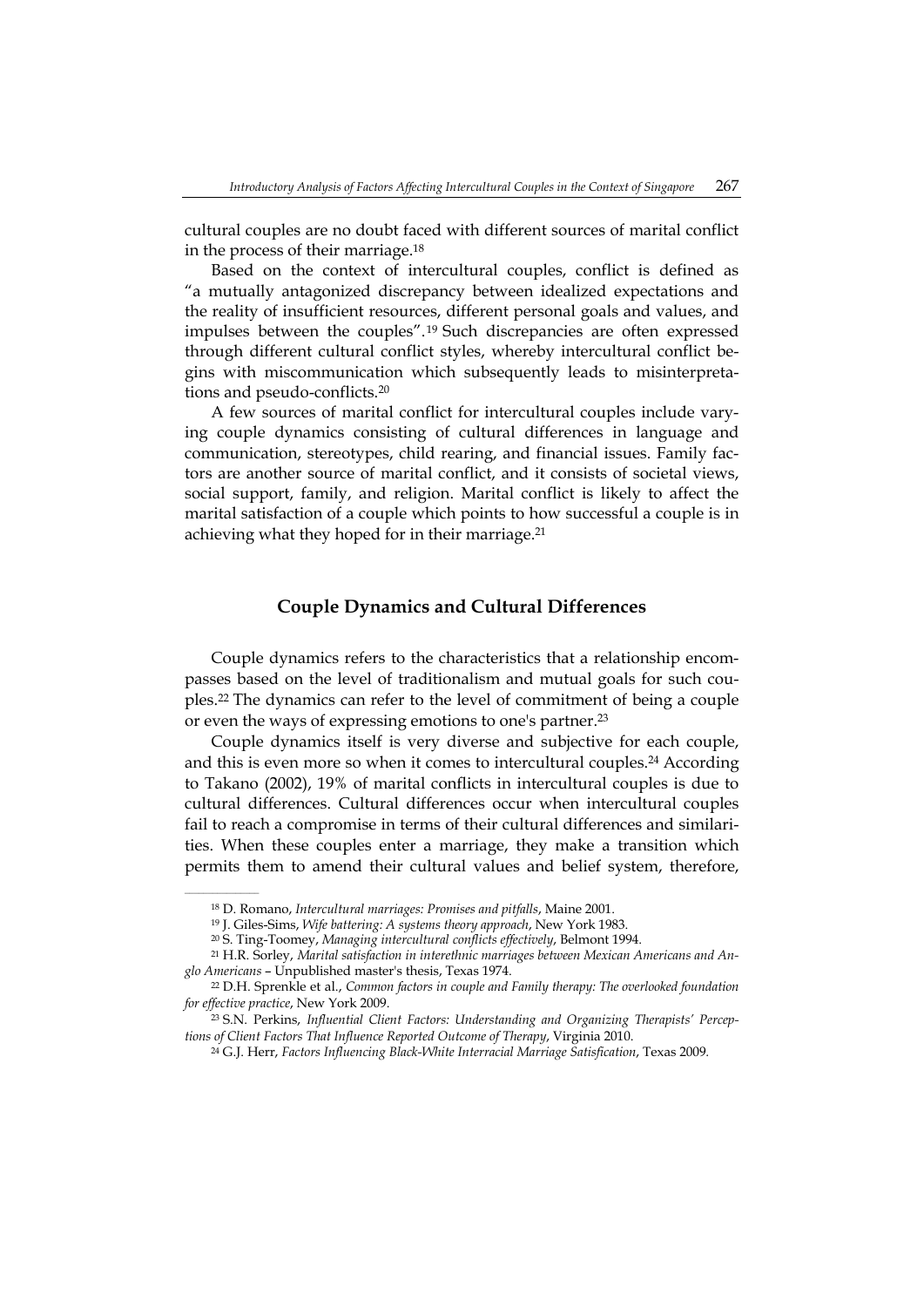making it possible for them to still uphold their own personal cultural values and beliefs.25 A study conducted by Jabar (2006) on Filipino women who were married to a foreigner of any nationality also discovered that cultural differences play a pivotal role in marital conflict.

Cultural differences usually include disparities in language and communication, cultural stereotypes, perspectives of financial handling, as well as child rearing and parenting style. To maintain a healthy intercultural relationship, it seems to be highly beneficial if couples share a strong sense of intimacy and mutual understanding of each other.<sup>26</sup>

A particular culture also influences a person's values, which are an individual's belief of systems and behaviour, determining whether a matter is considered right or wrong, and if it is an important issue or not. Being culturally derived, intercultural couples may often have differences in their values, which can cause conflict in their relationships.<sup>27</sup>

#### **Language and communication**

Kitivipart (1987) found that the communication is a key factor in maintaining marital satisfaction in intercultural relationships, whereby a lack of good communication with spouses often yields less contentment and happiness in the process.

Although many intercultural couples usually come from different backgrounds and have different mother tongue languages, it appears that the basis of communication is to have a mutual language as a mode of interaction. Taweekuakulkit (2005) noted that the communication barriers may occur if intercultural married couples do not have an agreement on a shared common language to use. Even when a mutual language is being used, potential barriers are very likely to come in their way as differences of communication behaviours may impact perception of criticism, changes in emotional state, and overall relationship satisfaction of mixed couples to a certain extent.28

<sup>25</sup> C.J. Falicov, *Cross-cultural marriages*, [in:] *Clinical handbook of couple therapy*, eds N. Jacobson, A. Gurman, New York 1995, p. 231-246.

<sup>26</sup> P.E. Heller, B. Wood, *The influence of religious and ethnic differences on marital intimacy: Intermarriage versus intramarriage*, Journal of Marital and Family Therapy, 2000, 26, p. 241-252.

<sup>27</sup> D. Romano, *Intercultural marriage: Promises and pitfalls* (2nd ed.), Yarmouth, ME 1997.

<sup>28</sup> S.C. Galloway, *Communication behaviour, perception of criticism, changes in emotional state, and relationship satisfaction in African, American and Caucasian heterosexual couples* (Master's Thesis), Maryland 2006.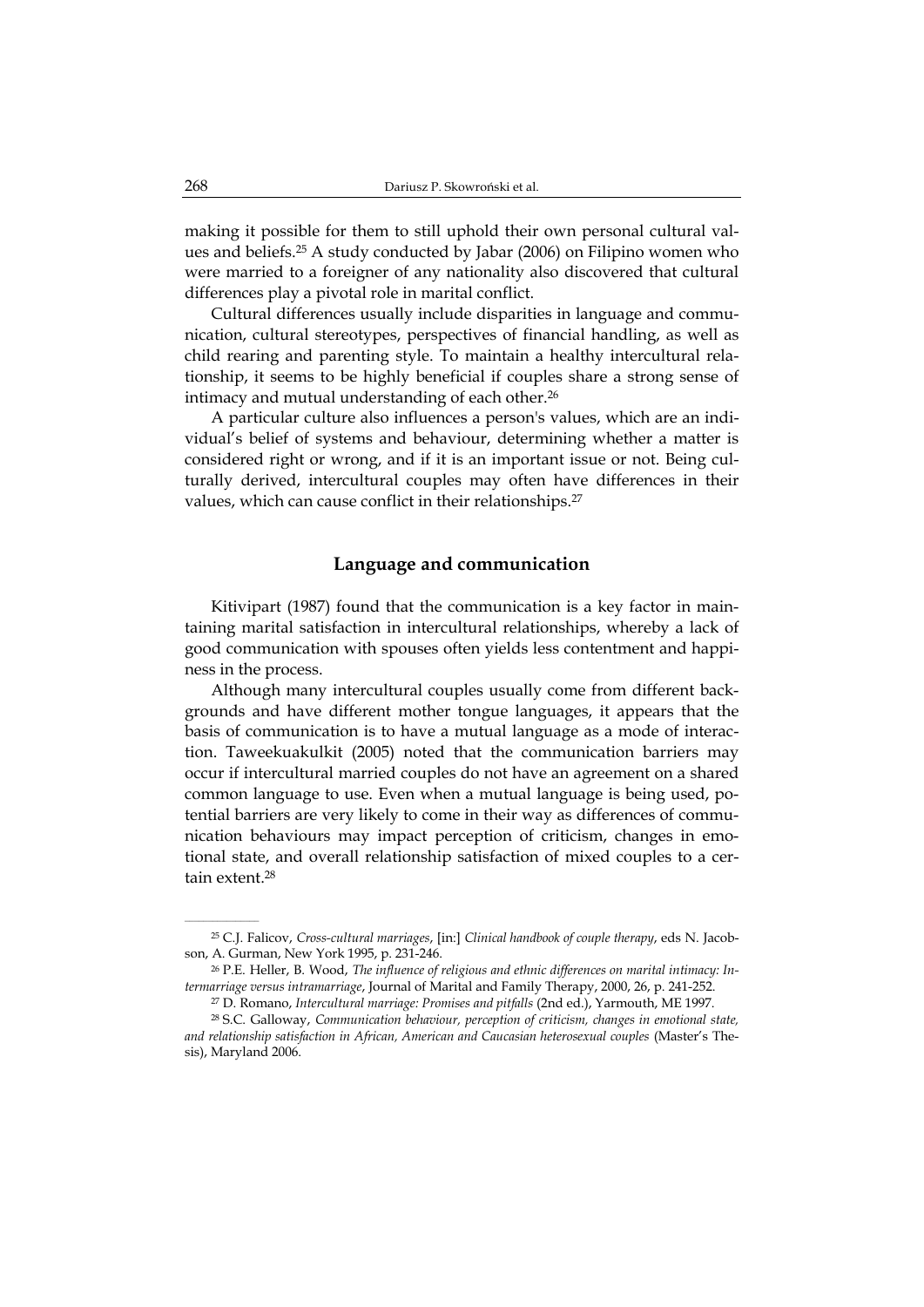According to Sechrest, Fay, and Zaidi (1972), there are five different language problems that pose as potential obstacles to be encountered by intercultural couples.

Firstly, an intercultural couple's vocabulary of their native language might differ due to their differences in background. An example would be that Americans may use many different words such as ebony, raven, inky, sable, coal black, and jet black to describe the shade of "black". However, on the other hand, one's Thai partner only uses one word to express "black".29 Hence, it is clear that problems in understanding can arise between members of different cultures as they may have different expectations as to what distinctions they should be able to express using their vocabularies.<sup>30</sup>

The next potential barrier would be idiomatic equivalence, whereby in every language there are idioms with the specific meaning that might not be familiar to people who do not use the language as a mother tongue. This is seen by Shade (1982) who observed that African Americans and Whites process and interpret messages differently, sharing different meanings of words or actions and having different rules for effective or appropriate behaviour.<sup>31</sup> An example given in an American-Thai context, "the old man kicked the bucket" is understood by the Americans that the aged man died, whereas it could be interpreted by the Thais as that the aged man still is full of energy to have a sexual affair with a young woman.32

Thirdly, grammatical syntactical equivalency is a barrier in language communication between people with different native languages. Nouns, verbs, or adjectives differ in their position in a sentence, depending on the language addressed (e.g. "book a place" and "place a book"). Furthermore, a study whereby US and Canadian English speakers were surveyed, "Spray paint your car at our workshop" was being interpreted as asking the owner to spray paint on his or her own vehicle, whereas the Singapore English speakers interpreted it as going to the workshop to have his or her car

 $\mathcal{L}=\mathcal{L}=\mathcal{L}=\mathcal{L}=\mathcal{L}=\mathcal{L}$ 

<sup>29</sup> N. Taweekuakulkit, *Thai-North American intercultural marriage in the U.S.: A qualitative study of conflict from Thai wives' perspectives* (Master's thesis), Wayne State University 2005, Volume 66-11, Section: A, p. 3866.

<sup>30</sup> B. Berlin, P. Kay, *Basic Color Terms – Their Universality and Evolution*, Berkeley-Los Angeles 1969.

<sup>31</sup> M.J. Collier, *Cultural identity and intercultural communication*, [in:] *Intercultural communication: A reader*, eds L.A. Samovar, R.E. Porter, Belmont, CA 1997, p. 337-347; M.J. Collier, M. Thomas, *Cultural identity: An interpretative perspective*, [in:] *Theories in intercultural communication*, eds Y.Y. Kim, W.B. Gudykunst, CA, Newbury Park 1988, p. 99-120.

<sup>32</sup> N. Taweekuakulkit, *Thai-North American*.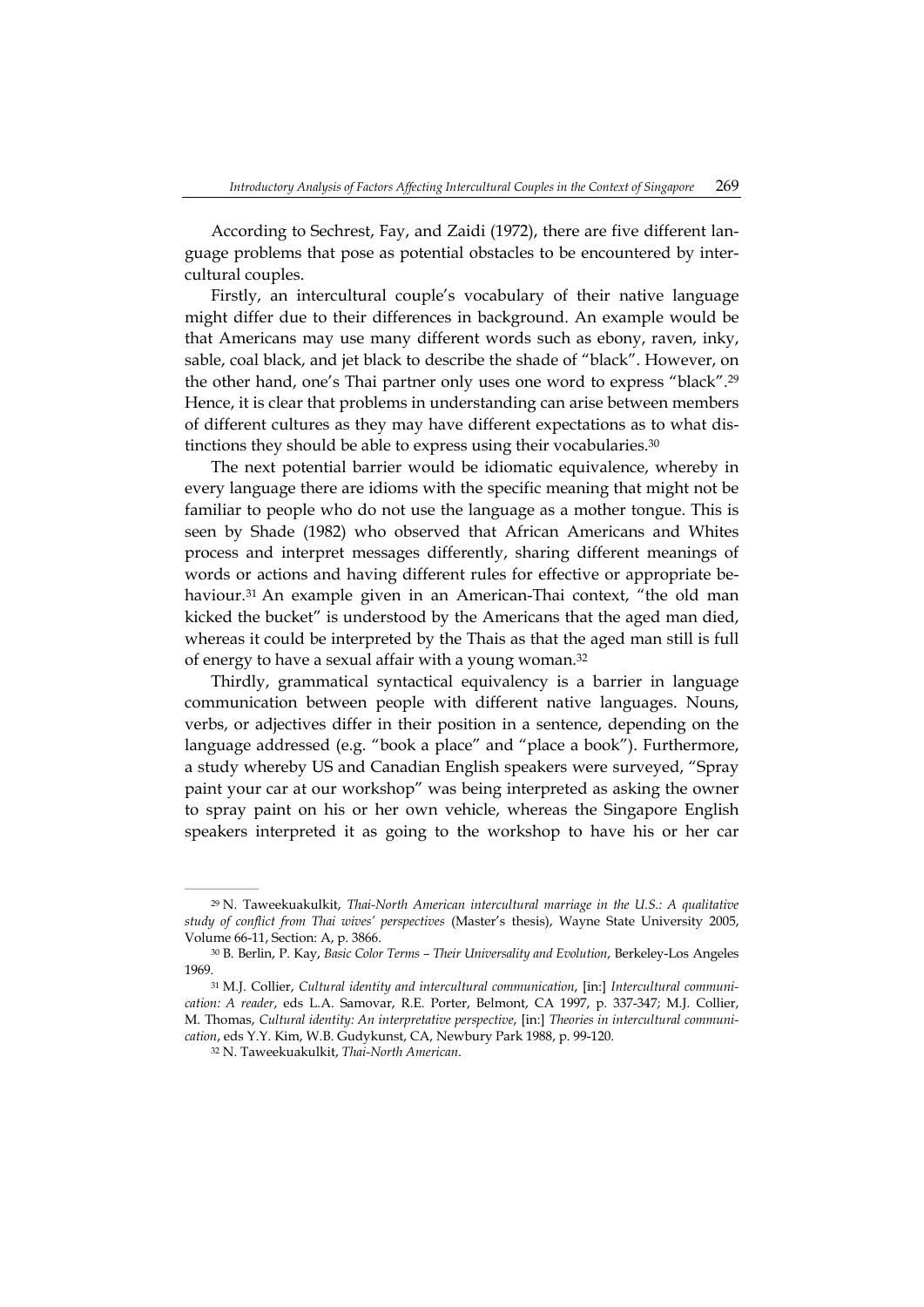sprayed by the workers there.<sup>33</sup> Once again, the differences in grammatical syntax are bound to cause misunderstanding during communication.

An intercultural couple's difference in their language experiences might also pose as a barrier. Cultural differences lead to differential experiences with the same language for an intercultural couple. Sometimes, an object or experience may not be represented in different cultures and languages, thus making it difficult to translate words that can correctly get the idea across.<sup>34</sup> For example in the Singapore context, *kiasu* which means that one is afraid to lose in the Hokkien dialect; and *karung guni* which means rag-and-bone man in Malay, whereby both words are commonly used that might be hard to translate or explain to people of another culture. These words are widely accepted in Singapore, and even appear in national newspapers.35 Partners can thus expect difficulty in comprehension of certain expressions when a Singaporean speaks to a non-Singaporean who has a different English language experience due to their differences in background. Lastly, the conceptual underpinnings of several words in different cultures will lead to problems in communication. For example, there is a specific meaning of "freedom" to North Americans due to their history, which is viewed as the power to say, do, think and write as one desires to. On the other side, the Thais tend to take "freedom", as that the country is freed of colonization.

Lee (2005) found that English Monolinguals (EMs) tend to be irritated that their Korean-English Bilinguals (KEB) spouses do not understand a Westernized sense of humour; the Koreans seem to have different ideas, of what is meant to be funny and what is meant to be serious.

Furthermore, Lee (2005) also found that KEBs reported that they often lose arguments with their English native speaking spouse. They claimed that the one who had more power in their relationship was the one with the linguistic "upper hand". KEBs also feel frustrated with their linguistic inadequacy, but they did not suggest that their EM spouses should learn Korean, thus the obvious language choice in the household is English.

Additionally, Lee (2005) found that some of the KEB participants also feel frustrated whenever their ideas and content of their arguments are perfectly good, but they do not win the argument because they are unable to express these ideas in perfect English. However, EMs also suffers from language-related frustration. EMs find themselves losing patience with their

<sup>33</sup> L.D. Chang, *Understand me or not? Accent, acceptability and intelligibility in international English: The case of Singapore* (Master's Thesis), Singapore 2008. Retrieved from scholarbank.nus.edu.sg.

<sup>34</sup> N. Taweekuakulkit, *Thai-North American*.

<sup>35</sup> L.D. Chang, *Understand me or not?*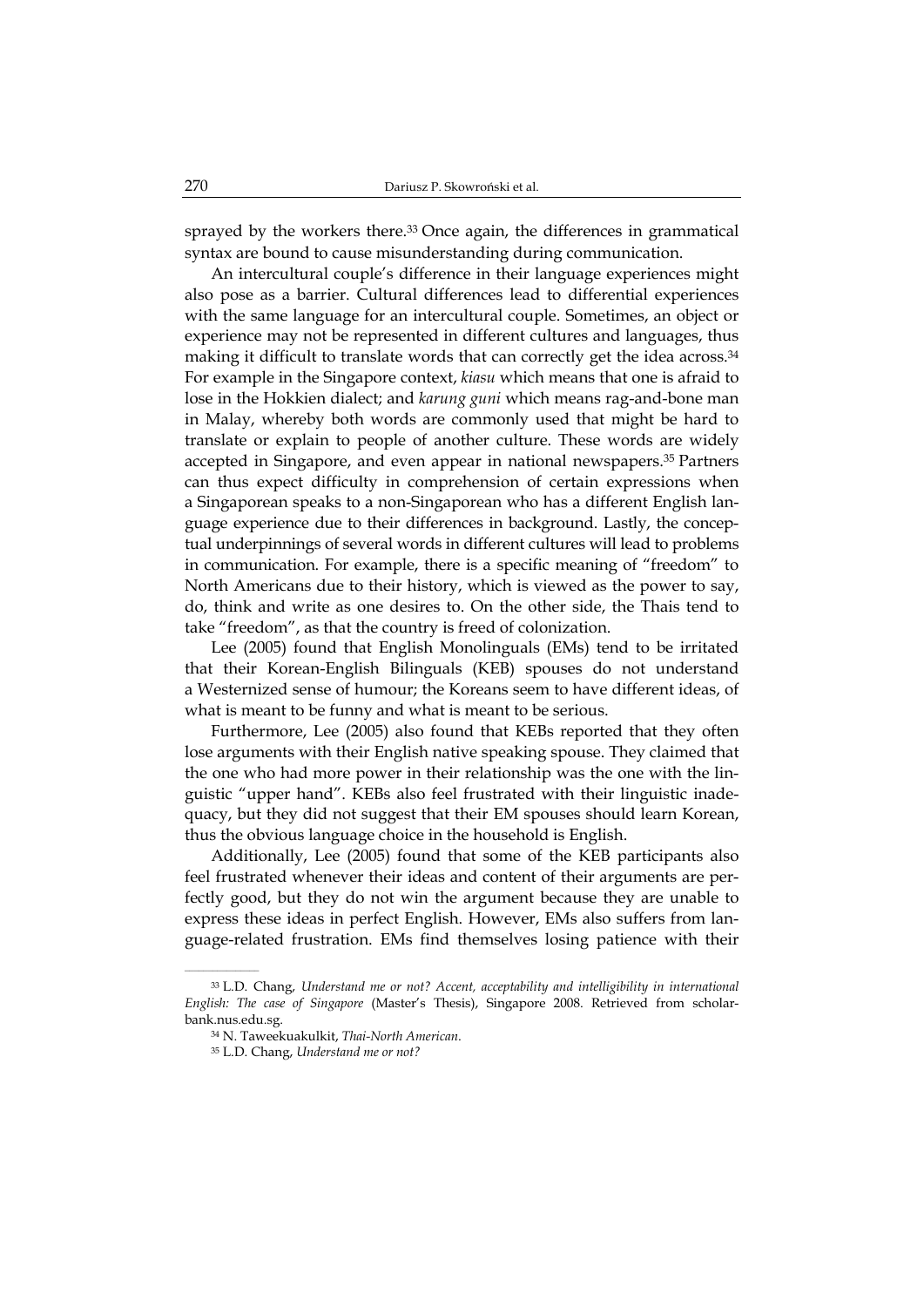spouses' imperfect English and also finding that they repeat the same linguistic mistakes again after repeatedly correcting them. On the other hand, KEBs are able to "vent" in Korean which gives them a sense of privacy. Their EM spouses are not emotionally affected by those hurtful comments as they do not understand Korean although they are aware that those negative and hurtful comments are about them. Hence, they can simply not listen to them.

Those who speak both Korean and English also tend to experience unfairness because they often get upset over their imperfect language skills, but their EM spouses will not. For instance, EMs will correct their spouses English during an argument. KEBs are also insecure about their inability to speak English fluently. This is especially so when EM spouses make this inadequacy more obvious, such as correcting their English in front of their friends. This will then lead the KEBs to 'lose face' which should be avoided for Koreans due to their cultural belief.36

In another study, Jabar (2006) found that Filipino women on average have lower education level as compared to their spouses; thus not being able to communicate in English very well. The wives were unable to translate their native language to English or to a language that their husbands could comprehend. These language differences aggravated marital disagreements when their husbands misunderstood what their wives were trying to say.

The language problem is not only a communication problem for intercultural couples, but also a problem on how they raise their children. In Lee's study (2005), some EMs complained that their KEB spouses rarely had conversations with their children but also complained about the use of imperfect English around them.

English is a widely used language all over the world and might be a mutual language for many intercultural couples. Singapore English – "Singlish" has been known to be distinctive, with much concern over the public's acceptance of this language.37 Although Singapore English has similar grammar standards with the proper English language, English accent tends to differ from country to country and possesses a unique accent in Singapore. Chang (2007) states that cultural backgrounds often impact one's accent in adaptation to a particular environment, as well as other frequently used

<sup>36</sup> J.H. Lee, *Korean-English bilinguals (KEB) vs. English Monolinguals (EM): Language and international marriage partnership*, Proceedings of the 4th International Symposium on Bilingualism, 2005.

<sup>37</sup> R.K. Tongue, *The English of Singapore and Malaysia* (2nd Ed.), Singapore 1979; P. Trudgill, J. Hannah, *International English: A guide to the varieties of standard English* (4th ed.), London 2002.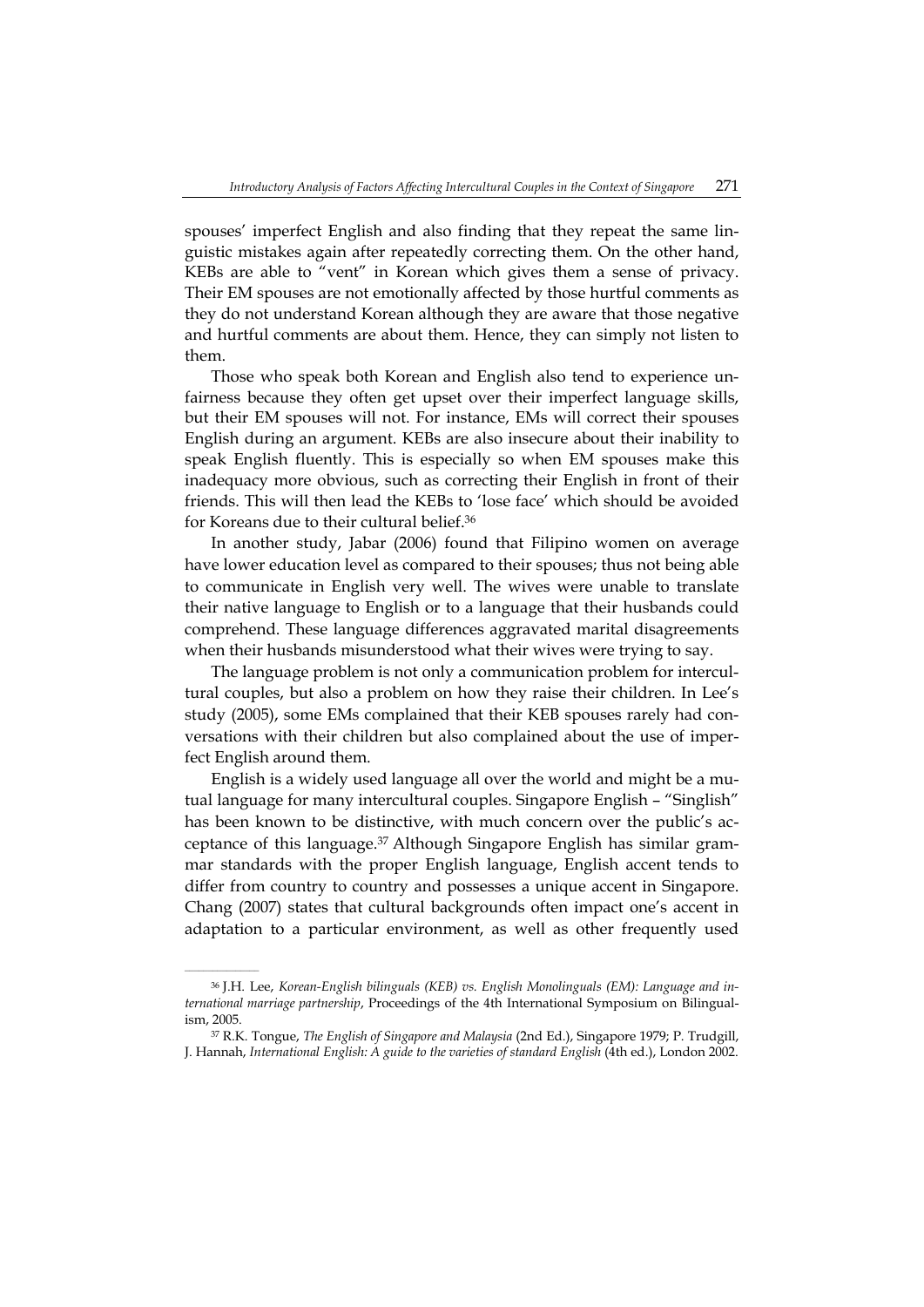languages (i.e. in Singapore context: Mandarin, Malay, and Chinese dialects). Singapore English has been labelled as "difficult to understand", and to pose as a genuine problem in communication.<sup>38</sup> In an intercultural marriage a Singaporean, who is married to a foreigner of another culture, might encounter problems during communication due to their differences in accent when using the English language. Furthermore, anecdotal data found that the accent is one of the most widely mentioned barriers when communicating in spoken English.39

Barron (1951) and Biesanz (1950) discovered that in an intercultural marriage, learning how to speak the native language of the spouse tends to lead to a stable and happy marriage. Apart from the concerns of speaking the language itself, patterns of expressing oneself influence communications between couples. The patterns of communication are learnt since childhood and continue throughout adulthood. Disagreements between couples occur due to miscommunication as the partners tend to send and interpret messages based on their own cultural codes for communication.<sup>40</sup>

#### **Individualistic vs. Collectivistic Cultures**

Most cultures are either dominantly individualistic or collectivistic due to their backgrounds and also the environment. A collectivistic culture usually works as a group, and forms a "we" identity. $41$  On the other hand, an individualistic culture emphasises the "I" identity which values selfactualization, individual achievement, and personal qualities.

People in collective cultures tend to pay more attention to others' behaviour and status characteristics, communicating in an indirect way during interaction.42 Individuals in individualistic cultures are prone to act on their feelings, talk and communicate directly and interpersonally during interactions.43 Ting-Toomey (1994), related individualism-collectivism to the con-

<sup>38</sup> L.D. Chang, *Intonation and intelligibility in Singapore English* – Unpublished Honours Thesis, Singapore 1999.

<sup>39</sup> L.D. Chang, *Understand me or not?*

<sup>40</sup> C.L. Crippen, *Working with intercultural couples and families: Exploring cultural dissonance to identify transformative opportunities*, 2011, Retrieved from http://counselingoutfitters. com/vistas/vistas11/ Article\_21.pdf

<sup>41</sup> G. Hofstede, *Culture's consequences*, Thousand Oaks 1980.

<sup>42</sup> W.B. Gudykunst et al., *Self-monitoring in Japan and the United States*, [in:] *Innovations in cross-cultural psychology*, eds S. Iwawaki, Y. Kashima, K. Leung, Netherlands 1992, p. 185-198.

<sup>43</sup> A. Frymier, D. Klopf, S. Ishii, *Japanese and American compared on the affect orientation construct*, Psychological Reports, 1990, 66, p. 985-986.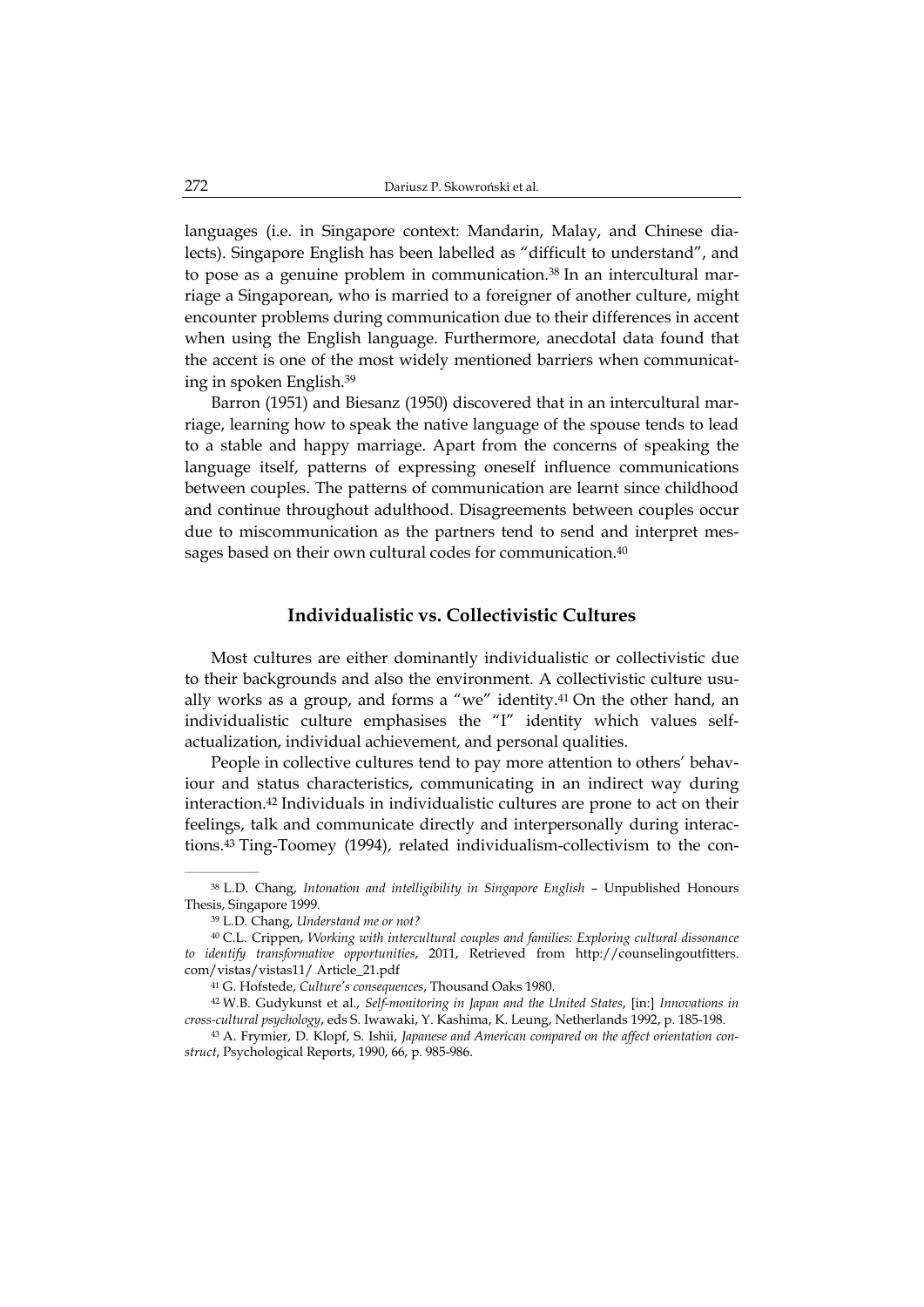flict style, providing clear research evidence, that the role of the culture variability is critical in influencing the resolving of cross-cultural conflict. For instance, when a problem in the marriage arises, an individualistic partner might confront the problem directly in order to solve it. However, a collectivistic partner may engage in conflict avoidance, and promote peace within the relationship by using more indirect negotiation.<sup>44</sup> For example, Koreans often feign their emotions around their White spouses in order to avoid conflict.45 Therefore, couples from two different cultures may face certain problems while communicating thus careful negotiation is highly recommended.

### **Cultural Stereotypes**

Just like a regular marriage, both spouses in an intercultural relationship have their specific roles to play, and they may vary across cultures. Cultural stereotypes often serve as a basis of what one's roles should be, leading to misunderstandings due to these distorted perceptions. When one creates expectations for others' behaviour and character based on the knowledge structure, a stereotype is formed.46 The sources of stereotypes may come from ideas portrayed by mass media that represent a particular culture or people as having the same type of behaviour and characteristics. Taweekuakulkit (2005) provided an example that the North Americans' views of Southeast Asian women as quiet, submissive, uncomplaining, and eager to serve, because of the reinforcement by their mass media, which often represent them as so.

However, these stereotypes may only be partially true, or even distorted, as many Asian women, especially younger Asian women tend to be an ill-fit for this stereotype. In fact, Coupland, Giles, and Wiemann (1991) found that many Asian women living in the States may appear to be quiet, not because of their culture, but because they are afraid to make mistakes when communicating in a second language.

Another example could be found in hardships, in American women married to Indian men when it comes to stereotypes in gender-specific roles. Indian men tend to think that they have to play the role of an American hus-

<sup>44</sup> R. Ma, *The role of unofficial intermediaries in interpersonal conflicts in the Chinese culture*, Communication Quarterly, 1992, 40, p. 269-278.

<sup>45</sup> J.H. Lee, *Korean-English bilinguals (KEB) vs. English Monolinguals (EM)*.

<sup>46</sup> L.A. Jackson et al., *The effects of stereotype consistency and consensus information on predictions of performance*, Journal of Social Psychology, 1993, 133, p. 293-306.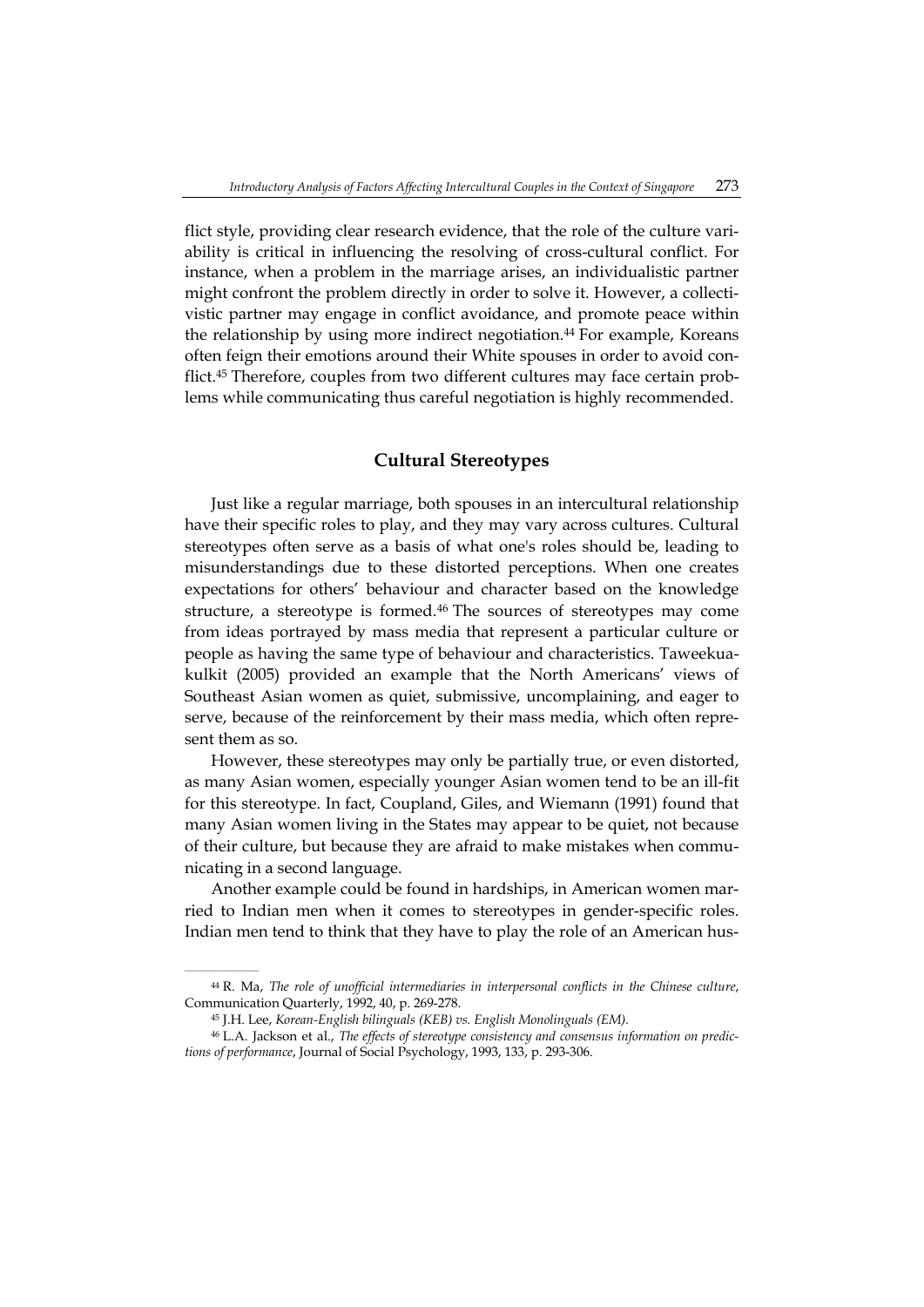band, and American women are inclined to play the role of an Indian wife. This kind of perception led to mistrust in each other's cultures.47 Stereotypes might, in fact, be a source of pressure for an intercultural couple in terms of unrealistic expectations for each other.48

In Singapore context, majority of the Thai women, who marry local men, believe that they will receive financial support from their husbands after marriage. However, the stereotype of the Singaporean man as the "breadwinner" is often not true, and the Thai women have to reconstruct their gender roles as submissive to a diligent and financially independent wife.49

# **Child Rearing**

With the arrival of an intercultural couple's first child, issues like religion and parenting style to raise a child often pose as a matter that requires careful consideration and needs to be negotiated; otherwise problems and disagreements may arise when a couple is unable to decide on which belief system should they pass on to their children.<sup>50</sup> The critical concerns of child rearing include disciplinary methods which might differ for the two spouses due to their respective philosophy, values and beliefs.

In an intercultural family, couples are often faced with the everyday dilemmas of how to raise their child. For example, Jabar (2006) stated that it is common for Filipinos to punish their children, unlike their White spouses. Lee (2005) discovered that Koreans often punished their children if they do not succeed in their academics. However, their Westerner spouses are very relaxed towards their children, and this upsets their spouses. Koreans also expressed that their children would be confused if their parents had different punishment policies. Parenting preference is also an issue; White spouses of Filipino wives disagree with their belief of preferring their infant to sleep in the same room with them.<sup>51</sup>

With regards to parenting style, Perel (2000) states that most individuals adopt parenting styles their parents had for them. The parenting styles

<sup>47</sup> C. Merrill, *Dishes on the drainboard*, [in:] *Swaying: Essays on intercultural love*, eds J.C. Grearson, L.B. Smith, Iowa City, IA: 1995, p. 3-18.

<sup>48</sup> N. Coupland, H. Giles, J.M. Wiemann, *Miscommunication and problematic talk*, Newbury Park 1991.

<sup>49</sup> R. Jongwilaiwan, *Thai Woman and Marriage Migration*.

<sup>50</sup> C.L. Crippen, *Working with intercultural couples and families*.

<sup>51</sup> M.A. Jabar, *Backgrounds of marriage: Conflict experiences of Filipino wives in intercultural marriages*, Graduate Journal of Social Science, 2006, 3 (2), p. 43-57.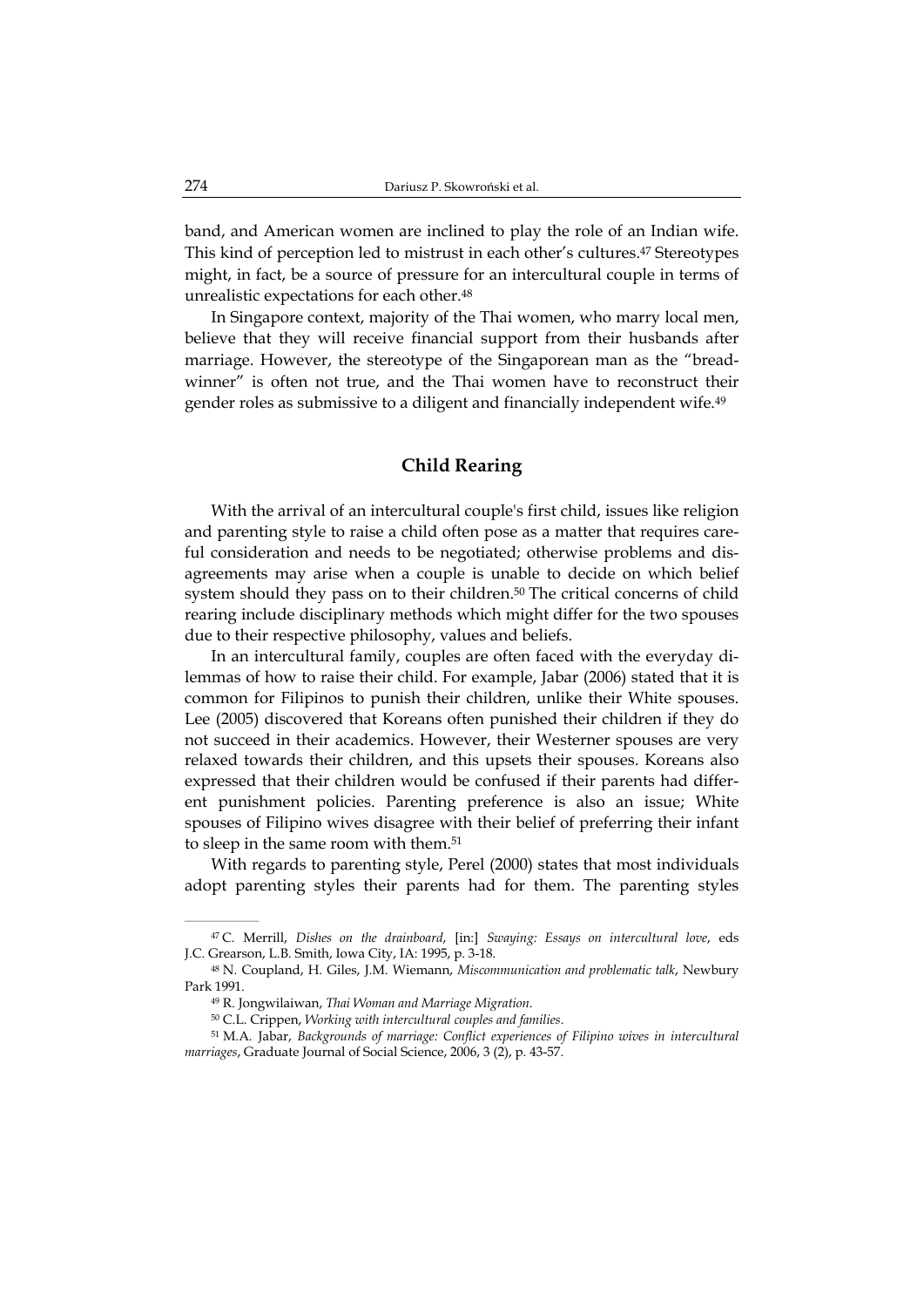adopted by two individuals from different cultures might be conflicting and contrasting within their family, depending on their own individual culture's view and practices.

Every culture has a pattern for raising children, and what is adaptive in one culture can be seen as maladaptive in another. For example, in general terms the Asian culture is more collectivistic one thus individuals are taught to work closely within the groups. Therefore, encouragement of independence would be seen as poor parenting in an Asian society.52

In addition to that, Malaysian parents represent a collectivistic culture, therefore; they tend to use an authoritarian parenting approach to their children to promote optimal development. Authoritarian parents are highly controlling, and they deal with disobedient children by forceful punishment. They are less inclined to praise, reward, and show affection. In this particular culture, authoritarian parenting does not reflect a seemingly negative style of parenting. Contrary to that, the authoritarian parenting style in the individualistic society is more likely to be labelled as a negative style as it is inconsistent with its culture's values.<sup>53</sup> Therefore, in an intercultural marriage, having two separate parenting styles can also cause marital disagreements as to which style should be promoted.

### **Financial issues**

Another factor affecting couple dynamics in intercultural couples is the different perspectives in handling financial issues. Needless to say, money is often the main cause of concern to couples from an early stage of forming a partnership<sup>54</sup> through the separation of such bonds through divorce.<sup>55</sup> Furthermore, disagreements over money may lead to marital tension and distress<sup>56</sup> and even separation.<sup>57</sup>

<sup>52</sup> S. Keshavarz, R. Baharudin, *Parenting style in a collectivist culture of Malaysia*, European Journal of Social Sciences, 2009, 10 (1), p. 66-73.

<sup>53</sup> Ibidem.

<sup>54</sup> J.P. Marshall, L. Skogrand, *Newlywed debt: The anti-dowry*, The Forum for Family & Consumer Issues 9, 2004, Retrieved August 3, 2007, from http://www.ces.ncsu.edu/ depts/fcs/pub/9\_1/marshall.html.

<sup>55</sup> M. Benjamin, H. Irving, *Money and mediation: Patterns of conflict in family mediation of financial matters*, Mediation Quarterly, 2001, 18, p. 349-361.

<sup>56</sup> J. Dew, *Two sides of the same coin? The differing roles of assets and consumer debt in marriage*, Journal of Family and Economic Issues, 2007, 28, p. 89-104.

<sup>57</sup> P.R. Amato, S.J. Rogers, *A longitudinal study of marital problems and subsequent divorce*, Journal of Marriage and the Family, 1997, 59, p. 612-624.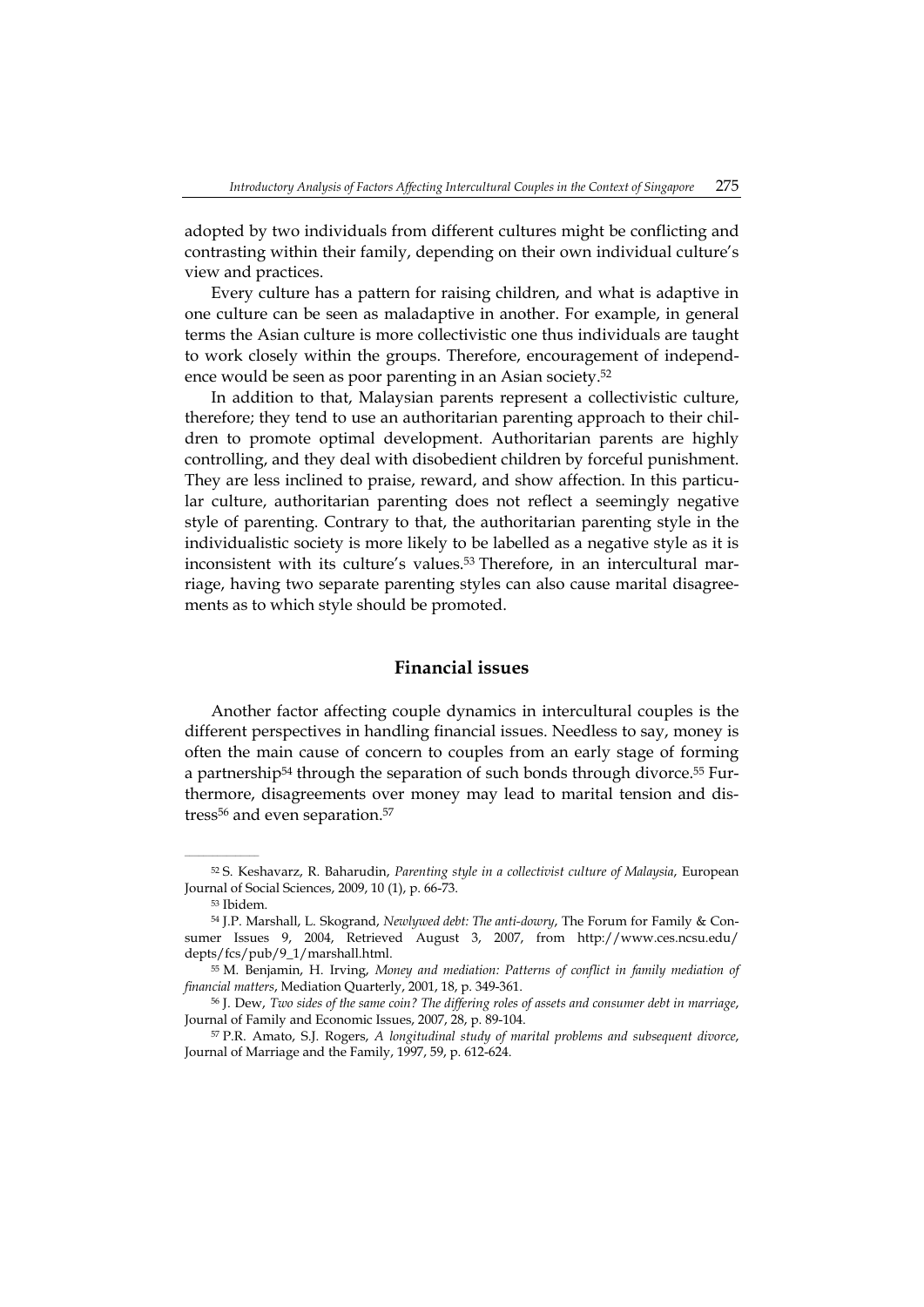For instance, Jabar (2006) found that marital problems arose when Filipino women were unable to control their spending. Additionally, these Filipino wives complained that their husbands were always taking charge of the finances, and not consulting them first before making the final decisions.<sup>58</sup>

In addition, Woelz-Stirling, Manderson, Kelaher, and Gordon (2000) found the disagreements between Filipino women married to Australian men due to financial issues. Filipinos usually possess economic independence and equal partnership in money matters. On the other hand, Australian men often make the decisions and sometimes refuse to let their wives work as they are often the main breadwinners in their culture. Olson and DeFrain (2000) showed that 37% of all interculturally married couples indicated that the main problem in their marriage was related to monetary issues.

Family members' perceived capacity to be involved in decision making about money, significantly affects their perceptions about social power, relative worth, and feelings of being valued in the family.59 All these problems can be seen to be further magnified especially so in intercultural marriages especially due to the difference in perceptions and culture differences.

#### **Societal views**

Societal attitudes exist on a spectrum from the curiosity to prejudice.<sup>60</sup> Society often perceives intercultural couples as non-conventional. Sometimes, couples do not want to be judged or be given judgmental looks by the public; therefore they do not appear to be together. Intercultural couples are often worried about public harassment.61

La Taillade (1999) states that the racial discrimination is a stressor to an intercultural relationship, as it impacts the number of negative spousal interactions and the general marital satisfaction. In a study of Black and White interracial couples by Killian (2001), 80% of the participants felt both personal pain and frustration from the seemingly negative reactions of the pub-

 $\mathcal{L}=\mathcal{L}=\mathcal{L}=\mathcal{L}=\mathcal{L}=\mathcal{L}$ 

<sup>58</sup> M.A. Jabar, *Backgrounds of marriage: Conflict experiences of Filipino wives in intercultural marriages*, Graduate Journal of Social Science, 2006, 3 (2), p. 43-57.

<sup>59</sup> L.M. Papp, E.M. Cummings, M.C. Goeke-Morey, *For Richer, for Poorer: Money as a Topic of Marital Conflict in the Home*, Family Relations, 2009, 58, p. 91-103.

<sup>60</sup> C. Sullivan, R.R. Cottone, *Culturally based couple therapy and intercultural relationships: A review of the literature*, The Family Journal: Counselling and Therapy for Couples and Families, 2006, 14 (3), p. 221-225.

<sup>61</sup> C.L. Crippen, *Working with intercultural couples and families: Exploring cultural dissonance to identify transformative opportunities*, 2011, Retrieved from http://counselingoutfitters.com/ vistas/vistas11/ Article\_21.pdf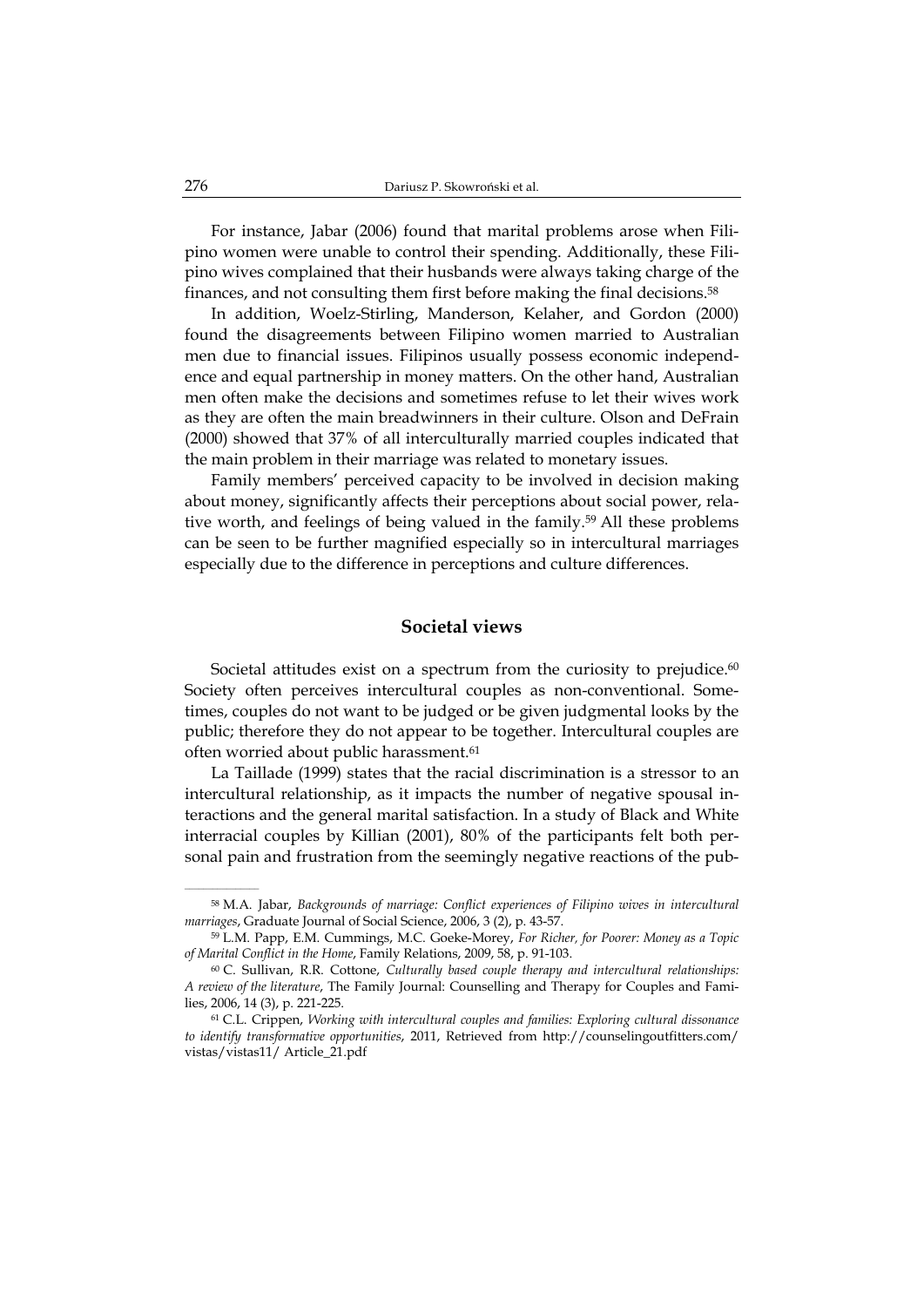lic to their relationship. This emotional hurt was the representation of both racism and intolerance in the society. Faulkner (1983), Karis (2003), and Wieling (2003) also suggest that individuals in society may intervene in an interracial relationship by divulging and making obvious their attitudes on interracial relationships when they interact with these couples.

Although the tolerance has risen, many Black-White couples experience discrimination acts from members of their own race; White Americans perceive mixed couples to be "too Black" and African Americans view them to be "not Black enough". 62 Discrimination for Black-White couples is also found in the workplace. For example, problems associated with getting a job once the race of their spouse is made known exist. Also, individuals, who have been working a job for a long period, face discrimination as well, such as getting passed up for promotions, racially insensitive humour, and being left out of social events because of the race of the spouse.<sup>63</sup> These reasons are likely to give rise to detrimental feelings or resentment within their relationship and ultimately causing poorer marital satisfaction between them.

Discrimination can also affect marital satisfaction by influencing the interaction patterns, and according to Foeman & Nance (2002), Black partners often feel like their White partners are not aware of the level of discrimination they face in society, and thus they are the ones who have to point out the cases of discrimination and to take a lonesome stand. This can lead to a high amount of strain on the Black partner.<sup>64</sup>

In Singapore, local women who date or marry Caucasian men are often called 'Sarong Party Girls'. "*Sarong*" is traditional Malay formal clothing which is often worn by locals. As *sarong* was the expected dressing for parties held by Westerner expatriates in the past, 'Sarong Party Girls' eventually became a derogatory slur and stereotype referring to Singaporean women who only marry Whites for their money, and are hence looked down upon in Singapore's society.65

<sup>62</sup> M.P. Orbe, *Communicating about "race" in interracial families*, [in:] *Communication, race, and family: Exploring communication in Black, White and biracial families*, eds R.C. Diggs, T.J. Socha, New Jersey 1999.

<sup>63</sup> C. Luke, V. Carrington, *Race matters*, Journal of Intercultural Studies, 2000, 21, p. 5-25; S.A. Zebroski, *Black-White intermarriages: The racial and gender dynamics of support and opposition*, Journal of Black Studies, 1999, 30, p. 123-132.

<sup>64</sup> A. Foeman, T. Nance, *Building new cultures, reframing old images: Success strategies of interracial couples*, The Howard Journal of Communications, 2002, 13, p. 237-249; K.D. Killian, *Dominant and marginalized discourses in interracial couples' narratives: Implications for family therapists*, Family Process, 2002, 41, p. 603-618.

<sup>65</sup> J. Aitchison, *Sarong Party Girl*, Angsana Books, 1994.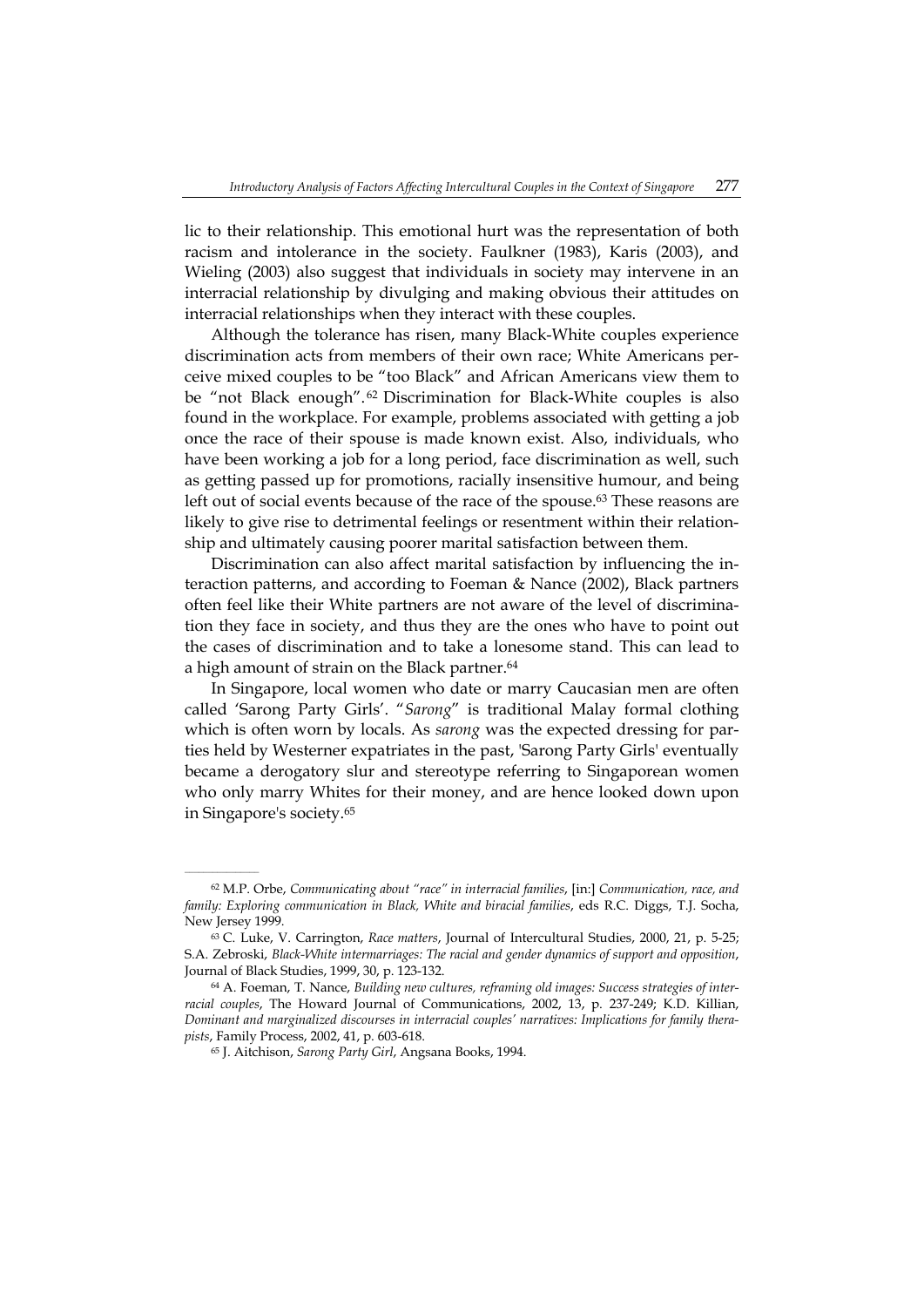# **Social support**

Social support is a substantial factor in predicting marital satisfaction. Shute and Spitzberg (2003) found that as the amount of social support a couple receives increases, the levels of marital satisfaction experienced by intercultural couples also tend to increase. Social support is defined as the verbal and nonverbal communication between the individuals receiving the support and the individuals that are giving the support, such as family, friends, colleagues, and neighbours who have nothing against the marriage.66 Social support decreases anxiety and stress of intercultural marriage, and it also helps the couple to develop a sense of perceived control in these times of stress.<sup>67</sup>

Intercultural couples often have lesser mutual social network due to their differential backgrounds. Park & Adelman (1983) found that a lack of mutual social networks is a prediction of probable marriage dissolution in intercultural couples. Therefore, friends and family should be needed as a common ground for interaction and support.

## **Family members**

According to data in the United States, parents usually have negative connotations attached to the intercultural marriage, especially if it involves their own children.68 The couples' family often opposes the relationship and even after the couple got married; it is a common sight for most of the family members to skip the wedding ceremony.<sup>69</sup>

Initially, parents either ignore their children's intercultural relationship or accept it as a noncommittal one. In the latter scenario, when they come to the realization of their children's commitment, they usually stop their sup-

<sup>66</sup> G. Leatham, S. Duck, *Conversations with friends and the dynamics of social support*, [in:] *Personal Relationships and Social Support*, ed. S. Duck, London 1990, p. 1-29.

<sup>67</sup> T.L. Albrecht, M.B. Adelman, *Communicating social support: A theoretical perspective*, [in:] *Communicating Social Support*, eds T.L. Albrecht, M.B. Adelman, Newbury Park 1987, p. 18-39.

<sup>68</sup> J.R. Davidson, L.J. Schneider, *Acceptance of Black-White interracial marriage*, The Journal of Intergroup Relations, 1992, 19 (3), p. 47-52; J.K. Mills et al., *A note on family acceptance involving interracial friendships and romantic relationships*, Journal of Psychology, 1995, 129, p. 349-351.

<sup>69</sup> E.C. Arnett, T. Pugh, *Interracial unions rise despite society's same old prejudices*, "San Diego Union Tribune", 1997, December 7, p. A29, A40; K.D. Killian, *Dominant and marginalized discourses in interracial couples' narratives: Implications for family therapists*, Family Process, 2002, 41, p. 603-618; S. Rosen, *Intermarriage and the "blending of exiles" in Israel*, Research in Race and Ethnic Relations, 1982, 3, p. 79-102.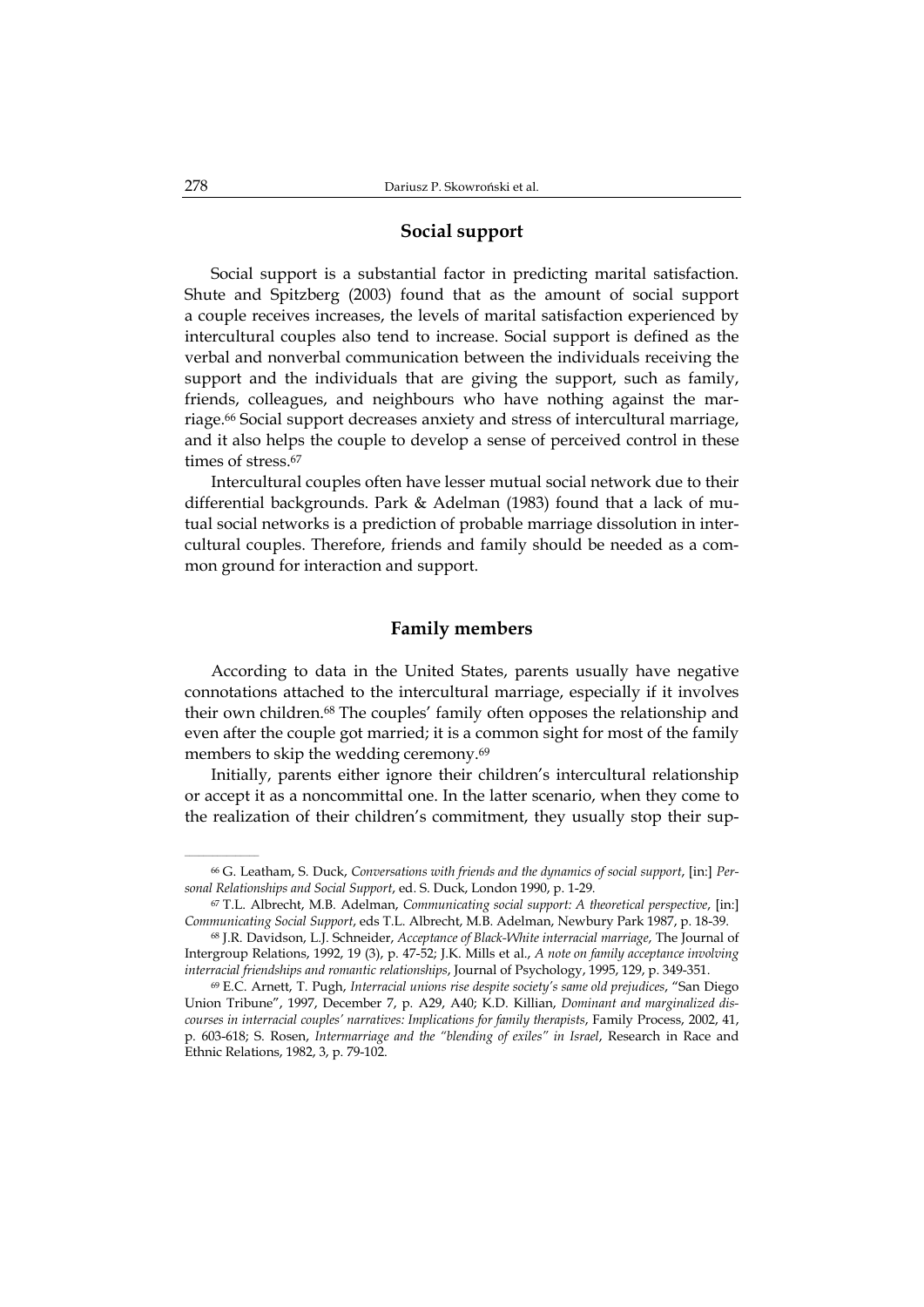port.70 Traditional parents are most likely to show disappointments and disagreements with their children. Some parents fear of losing contact with their children, thus; they have no choice, but to accept the relationship.71 Usually, the parents would eventually approve the marriage, and cut-offs are highly unlikely.72 Therefore, a good relationship with both sides of the family will serve as a very important social capital and foundation for how a couple deals with issues at home.73

At first, most families usually do not display accepting attitudes towards intercultural marriage. However, after getting to know the spouse on a more personal level, acceptance will occur gradually, especially after the birth of a child.74 In the worst case scenario, some couples may even sever their family ties.75

Even after the acceptance stage, it is hard for each of the partners to understand each other's families. This is so especially when one of the spouses moves to their partner's country, thus not only facing difficulties adjusting to the move, but also adjusting to the behaviours of the partner's family. Wives would often face resentment by their husband's families due to his decision to outmarry. They also undergo challenges of being ill-treated by her in-laws.76 Furthermore, marital tension might occur if the partner in their home country is unaware of his or her spouse's isolation as an out-group in a foreign country. They also tend to experience cultural losses in terms of language, leisure, food, etc.<sup>77</sup>

The evidence of this kind of phenomena is reported in a study by Faulkner and Kich (1983) where they found, that White spouses in interracial relationships were significantly much more likely, in comparison to Black spouses, to experience a negative reaction regarding their relationship from

74 K.M. Kouri, M. Lasswell, *Black-White marriages*.

<sup>70</sup> P. Stringer, *Cross-community marriage in Northern Ireland: Social support and social constraints*, Sexual and Marital Therapy, 1994, 9, p. 71-86.

<sup>71</sup> K.M. Kouri, M. Lasswell, *Black-White marriages: Social change and intergenerational mobility*, Marriage & Family Review, 1993, 19, p. 241-255.

<sup>72</sup> C. Joanides, M. Mayhew, P.M. Mamalakis, *Investigating inter-Christian and intercultural couples associated with the Greek Orthodox Archdiocese of America: A qualitative research project*, American Journal of Family Therapy, 2002, 30, p. 373-383.

<sup>73</sup> C. Zhou, *Chinese marriage migration in Singapore* – Unpublished Honors Thesis, Singapore 2010.

<sup>75</sup> B.L. Sung, *Chinese American intermarriage*, Journal of Comparative Family Studies, 1990, 21, p. 337-353.

<sup>76</sup> A.E. Imamura, *Strangers in a strange land: Coping with marginality in international marriage*, Journal of Comparative Family Studies, 1990, 21, p. 171-191.

<sup>77</sup> C.L. Crippen, *Working with intercultural couples and families: Exploring cultural dissonance to identify transformative opportunities*, 2011, Retrieved from http://counselingoutfitters.com/ vistas/vistas11/ Article\_21.pdf.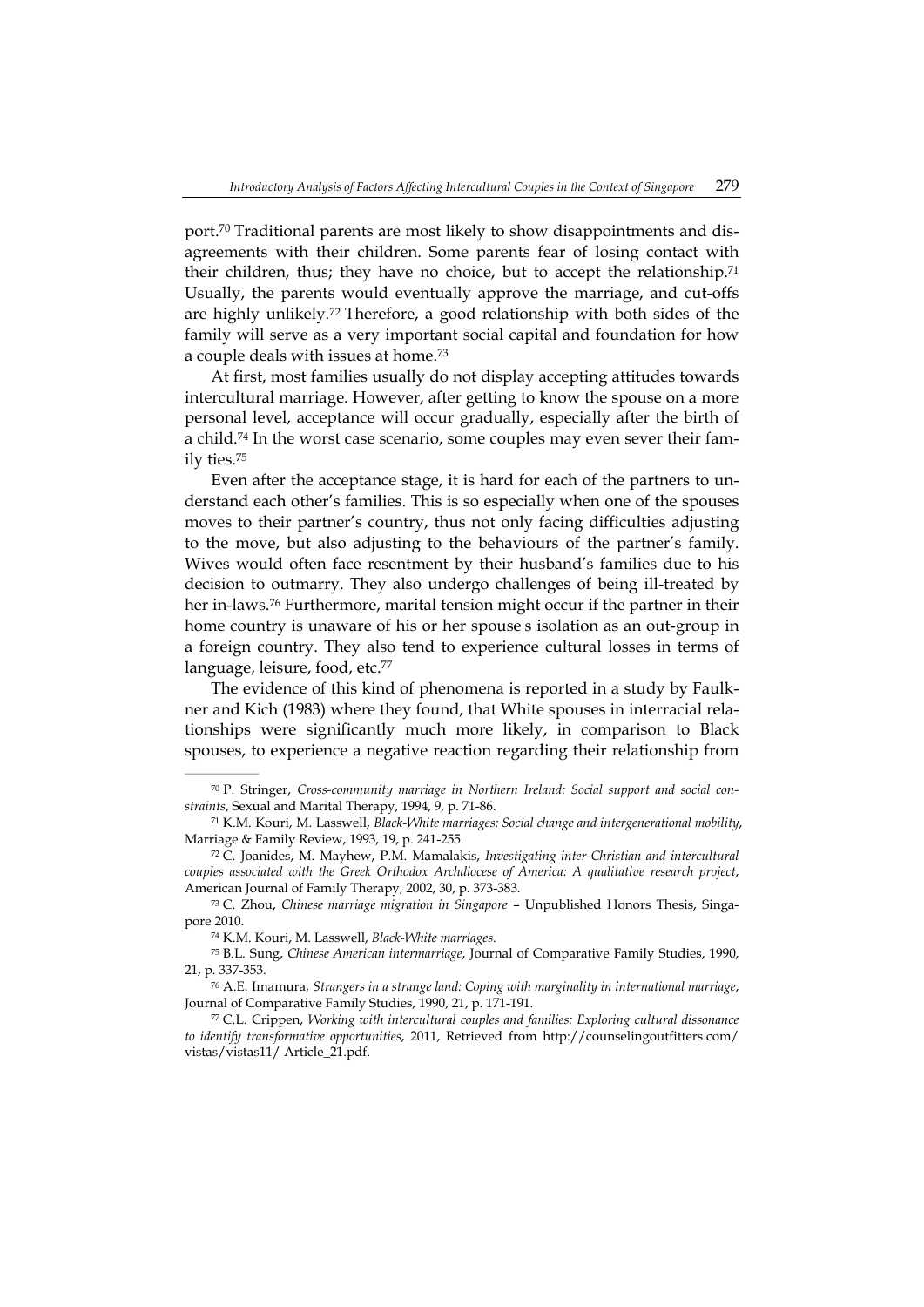their families. It is, however, the Black partner in a Black-White interracial marriage that usually faces the greatest brunt of racial discrimination.78

When the extended family views the partner as an outsider, marital wellbeing will be negatively affected. Healthy boundaries between the couples' needs and the needs of the family must be established as it decreases the level of marital disagreements. Therefore, there must be a balance of needs between the individual, the couple, the nuclear and extended family.<sup>79</sup>

# **Religion**

Intercultural couples come from different backgrounds and have a higher chance of holding different religious beliefs as compared to monocultural couples. Religion is an influential force within a family as it affects the different areas of their lifestyle, such as traditions, food, specific gender roles, sexuality, and even philosophy of raising a child.<sup>80</sup> The ignorance of the respective individual's faith communities have been found to result in marital discord especially after getting engaged, finding a place to marry, finding a mutually agreed worship site after marriage, and which religion their children should believe in.81

In a study by Donovan (2004), it was found that having a partner of the same faith was an important factor in the building of their relationship and it also provided a sense of security for them. However should their religion both be very different from the other, intercultural couples will respond to such differences in various ways, such as practicing their own religion independently without forcing one's own religion on one's spouse, or converting to one's spouse's religion, adopting a third religion altogether, or keeping away formal religions.<sup>82</sup> Such negotiation and compromising within an in-

<sup>78</sup> C.L. Broman, *Marital quality in black and white marriages*, Journal of Family Issues, 2005, 26, 4, p. 431-441; A. Foeman, T. Nance, *Building new cultures, reframing old images: Success strategies of interracial couples*, The Howard Journal of Communications, 2002, 13, p. 237-249; K.D. Killian, *Crossing borders: Race, gender, and their intersections in interracial couples*, Journal of Feminist Family Therapy, 2001, 13, 1; E.M. Walker, *Interracial couples: The impact of race and gender on one's experience of discrimination based on the race of the partner*, College Park 2005.

<sup>79</sup> C. Joanides, M. Mayhew, P.M. Mamalakis, *Investigating inter-Christian and intercultural couples associated with the Greek Orthodox Archdiocese of America: A qualitative research project*, American Journal of Family Therapy, 2002, 30, p. 373-383.

<sup>80</sup> M.W. Frame, *The challenges of intercultural marriage*.

<sup>81</sup> C. Joanides, M. Mayhew, P.M. Mamalakis, *Investigating inter-Christian and intercultural couples associated*.

<sup>82</sup> D. Romano, *Intercultural marriage: Promises and pitfalls* (2nd ed.), Yarmouth, ME 1997.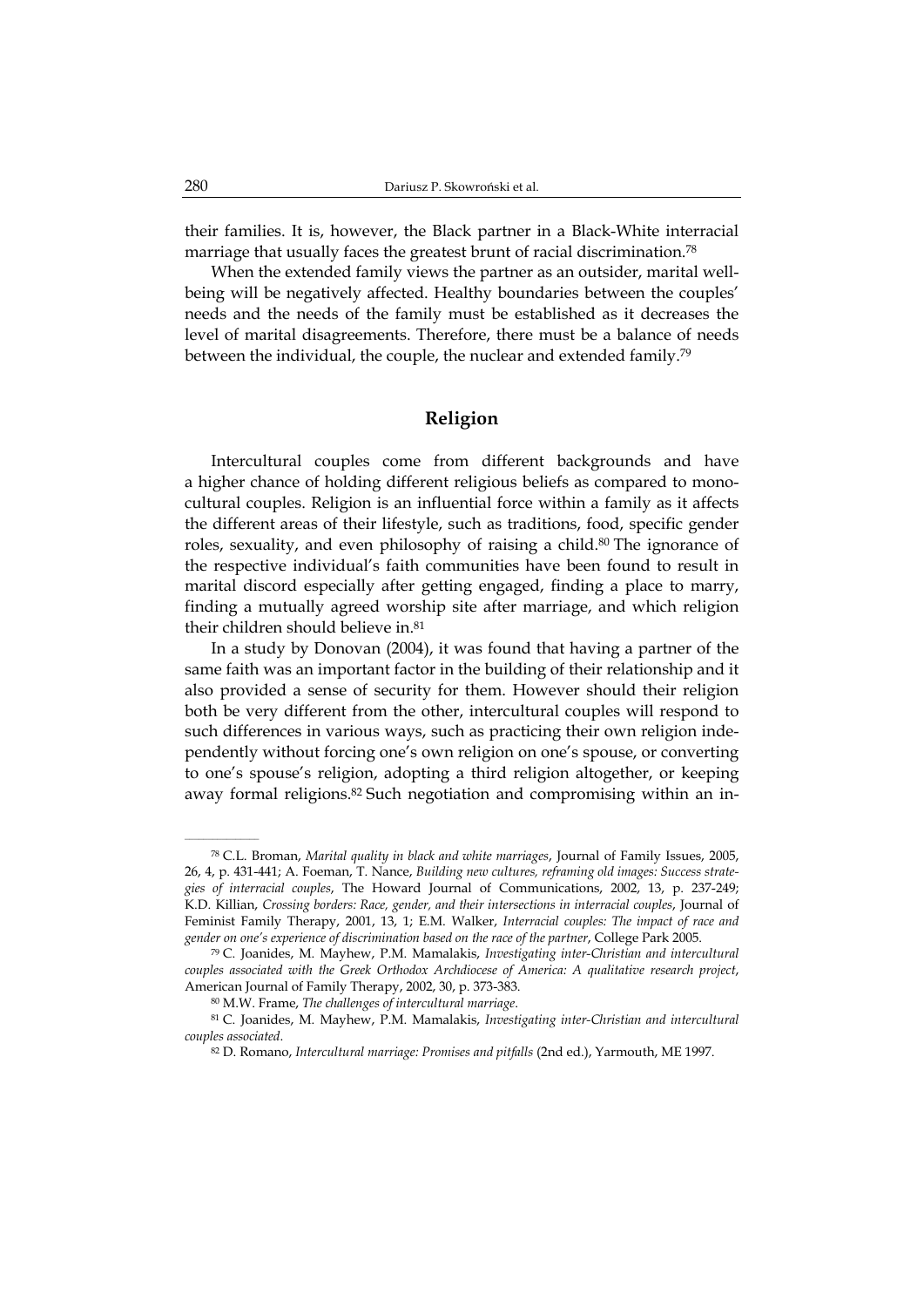tercultural couple is not likely to affect their marital satisfaction adversely in the long run.

## **Conclusion**

The presented theoretical analysis, based on the observable data, that the intercultural marriages globally and in Singapore have been on the rise in the recent years, opens up a new research field within the psychological studies in Singapore's context with regards to the analysis of significant factors affecting marital satisfaction amongst intercultural couples. The presented analysis contribute to the discussion about the future social trends and offers insights into the dynamically changing local communities, resulting in growing diversity of Singaporean society, which is one of the most dynamically changing places in the world. This is because Singapore is a cosmopolitan city, attracting an influx of foreigners from all over the world, and, therefore affecting the social fabric of Singapore, thanks to the strong foundation of inter-ethnical ties and the atmosphere of acceptance in Singapore.

#### **BIBLIOGRAPHY**

Aitchison J., *Sarong Party Girl*, Angsana Books, 1994.

- Albrecht T.L., Adelman M.B., *Communicating social support: A theoretical perspective*, [in:] *Communicating Social Support*, eds T.L. Albrecht, M.B. Adelman, Newbury Park, CA: Sage, 1987.
- Amato P.R., Rogers S.J., *A longitudinal study of marital problems and subsequent divorce*, Journal of Marriage and the Family, 1997, 59.
- Arnett E.C., Pugh T., *Interracial unions rise despite society's same old prejudices*, "San Diego Union Tribune", 1997, December 7.
- Barron M.L., *Research on intermarriage: a survey of accomplishments and prospects*, American Journal of Sociology, 1951, 57.
- Benjamin M., Irving H., *Money and mediation: Patterns of conflict in family mediation of financial matters*, Mediation Quarterly, 2001, 18.
- Berlin B., Kay P., *Basic Color Terms Their Universality and Evolution*, University of California Press, Berkeley-Los Angeles 1969.
- Biesanz J., *Inter-American marriages on the Isthmus of Panama*, Social Forces, 1950, 29.
- Bhugra D., De Silva P., *Couple therapy across cultures*, Sexual and Relationship Therapy, 2000, 15.
- Broman C.L., *Marital quality in black and white marriages*, Journal of Family Issues, 2005, 26, 4.
- Case C.E., Greeley A.M., Fuchs S., *Social Determinants of Racial Prejudice*, Sociological Perspectives, 1989, 32.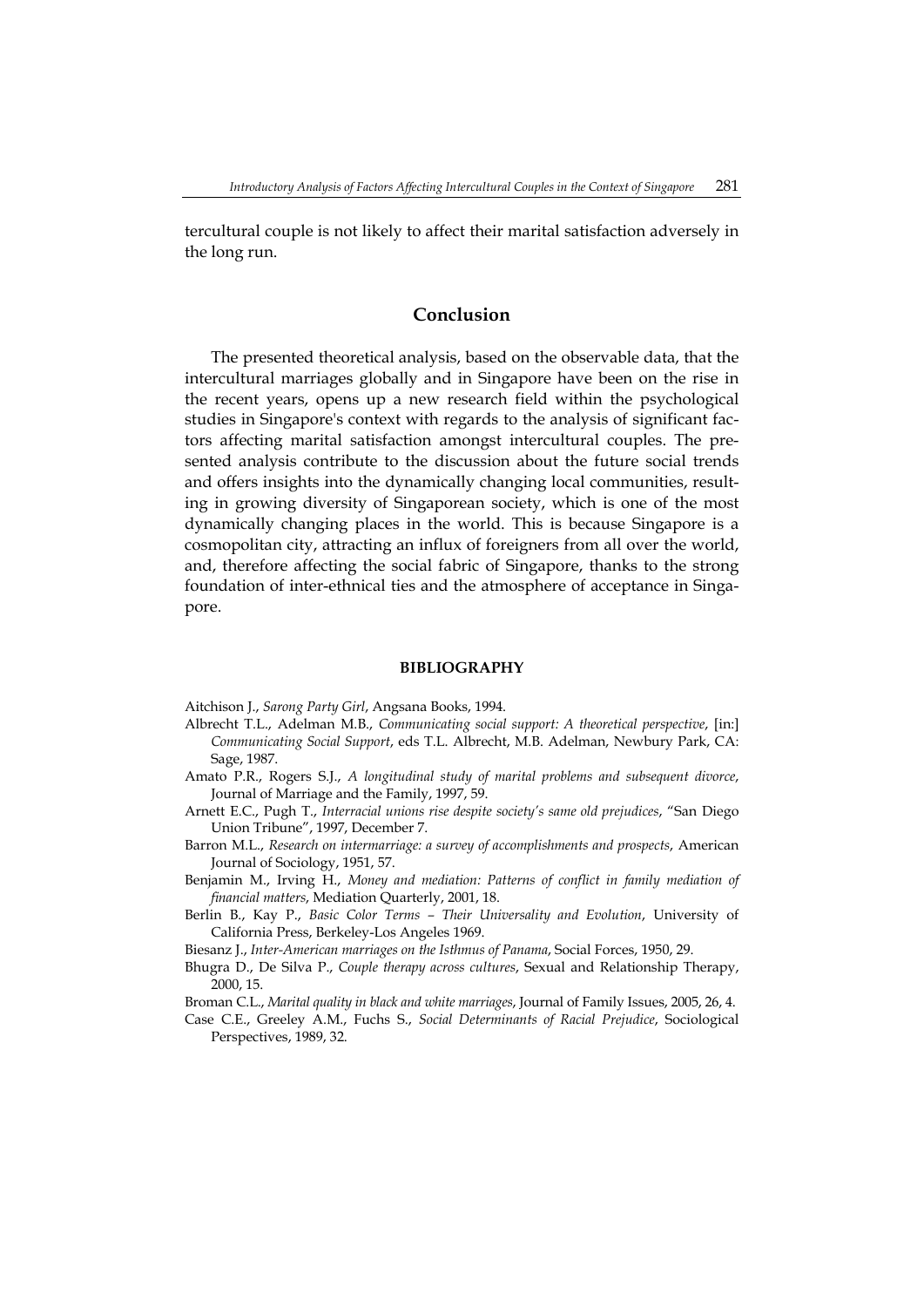- Chan A.Y., Smith K.R., *Perceptions of marital stability in Black-White marriages*, [in:] *American Families: Issues in Race and Ethnicity*, ed. C.K. Jacobson, Garland, New York 1995.
- Char W.F., *Motivations for Intercultural Marriages*, [in:] *Adjustment in Intercultural Marriage*, eds W. Tsung, J.F. McDrmott, T.W. Maretzki, The University Press of Hawaii, Honolulu, HI 1977.
- Chang L.D., *Intonation and intelligibility in Singapore English* Unpublished Honours Thesis, Department of English Language and Literature, National University of Singapore, Singapore 1999.
- Chang L.D., *Understand me or not? Accent, acceptability and intelligibility in international English: The case of Singapore* (Master's Thesis), National University of Singapore, Singapore 2008. Retrieved from scholarbank.nus.edu.sg.
- Collier M.J., *A comparison of intracultural and intercultural communication among and between domestic culture groups: How intra- and intercultural competencies vary*, Communication Quarterly, 1988, 36.
- Collier M.J., *Cultural identity and intercultural communication*, [in:] *Intercultural communication: A reader*, eds L.A. Samovar, R.E. Porter, Wadsworth, Belmont, CA 1997.
- Collier M.J., Thomas M., *Cultural identity: An interpretative perspective*, [in:] *Theories in intercultural communication*, eds Y.Y. Kim, W.B. Gudykunst, CA: Sage, Newbury Park 1988.
- Constable N., *Cross-border marriages: gender and mobility in transnational Asia*, University of Pennsylvania Press, Philadelphia 2005.
- Coupland N., Giles H., Wiemann J.M., *Miscommunication and problematic talk*, CA: Sage, Newbury Park 1991.
- Crippen C.L., *Working with intercultural couples and families: Exploring cultural dissonance to identify transformative opportunities*, 2011, Retrieved from http://counselingo utfitters.com/vistas/vistas11/ Article\_21.pdf
- Davidson J.R., Schneider L.J., *Acceptance of Black-White interracial marriage*, The Journal of Intergroup Relations, 1992, 19 (3).
- Dew J., *Two sides of the same coin? The differing roles of assets and consumer debt in marriage*, Journal of Family and Economic Issues, 2007, 28.
- Donovan S., *Stress and coping techniques in successful intercultural marriages –* Unpublished master's thesis, Faculty of the Virginia Polytechnic Institute and State University, Virginia 2004.
- Falicov C.J., *Cross-cultural marriages*, [in:] *Clinical handbook of couple therapy*, eds N. Jacobson, A. Gurman, Guilford, New York 1995.
- Farley R., Steeh C., Krysan M., Jackson T., *Stereotypes and Segregation: Neighborhoods in the Detroit Area*, American Journal of Sociology, 1994, 100.
- Faulkner J., *Women in interracial relationships*, Women & Therapy, 1983, 2.
- Faulkner J., Kich G.K., *Assessment and engagement stages in therapy with the interracial family*, [in:] *Cultural perspectives in family therapy*, ed. C.J. Falicov, Aspen Systems, Rockville Md. 1983.
- Foeman A., Nance T., *Building new cultures, reframing old images: Success strategies of interracial couples*, The Howard Journal of Communications, 2002, 13.
- Frame M.W., *The challenges of intercultural marriage: Strategies for pastoral care*, Pastoral Psychology, 2004, 52 (3), p. 219-232. Retrieved from: http://scholar.google.com.sg.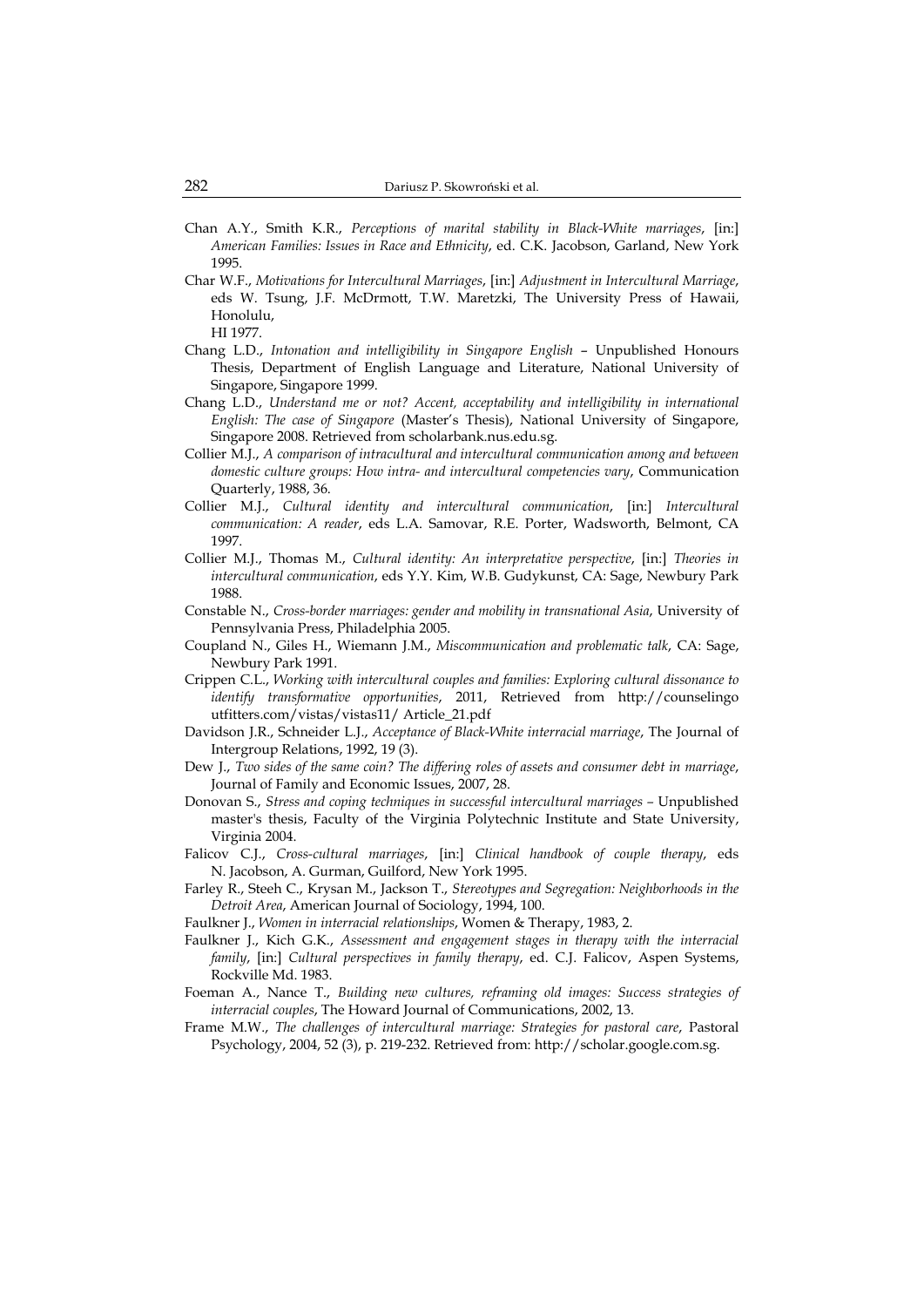- Frymier A., Klopf D., Ishii S., *Japanese and American compared on the affect orientation construct*, Psychological Reports, 1990, 66.
- Fu X., Heaton T.B., *Status exchange in intermarriage among Hawaiians, Japanese, Filipinos and Caucasians in Hawaii: 1983-1994*, Journal of Comparative Family Studies, 2000, 31.
- Gaines S.O. Jr., *Relationships between members of cultural minorities*, [in:] *Understudied relationships: Off the beaten track*, eds J.T. Wood, S. Duck, CA: Sage, Thousand Oaks 1995.
- Galloway S.C., *Communication behaviour, perception of criticism, changes in emotional state, and relationship satisfaction in African, American and Caucasian heterosexual couples* (Master's Thesis), University Maryland, Maryland 2006.
- Giles-Sims J., *Wife battering: A systems theory approach*, Guilford, New York 1983.
- Gudykunst W.B., Gao G., Nishida T., Nadamitsu Y., Sakai J., *Self-monitoring in Japan and the United States*, [in:] *Innovations in cross-cultural psychology*, eds S. Iwawaki, Y. Kashima, K. Leung, Swets & Zeitlinger, Lisse, Netherlands 1992.
- Gurung R.A.R., Duong T., *Mixing and matching: Assessing the concomitants of mixed-ethnic relationships*, Journal of Social and Personal Relationships, 1999, 16 (5).
- Heller P.E., Wood B., *The influence of religious and ethnic differences on marital intimacy: Intermarriage versus intramarriage*, Journal of Marital and Family Therapy, 2000, 26.
- Herr G.J., *Factors Influencing Black-White Interracial Marriage Satisfication*, University of Texas, Texas 2009*.*
- Hofstede G., *Culture's consequences*. CA: Sage, Thousand Oaks 1980.
- Ibrahim E., Schroeder D.G., *Cross-cultural couples counselling: A developmental, psychoeducational intervention*, Journal of Comparative Family Studies, 1990, 21.
- Institute of International Education, *2006 Annual report*, 2006, Retrieved from: http:// www.iie.org/en/Who-We-Are/Annual-Report/~/media/Files/Corporate/AR/2006 -IIE-Annual-Report.ashx.
- Imamura A.E., *Strangers in a strange land: Coping with marginality in international marriage*, Journal of Comparative Family Studies, 1990, 21.
- Jabar M.A., *Backgrounds of marriage: Conflict experiences of Filipino wives in intercultural marriages*, Graduate Journal of Social Science, 2006, 3 (2).
- Jackson L.A., Hansen C.H., Hansen R.D., Sullivan L.A., *The effects of stereotype consistency and consensus information on predictions of performance*, Journal of Social Psychology, 1993, 133.
- Joanides C., Mayhew M., Mamalakis P.M., *Investigating inter-Christian and intercultural couples associated with the Greek Orthodox Archdiocese of America: A qualitative research project*, American Journal of Family Therapy, 2002, 30.
- Jongwilaiwan R., *Thai Woman and Marriage Migration in Singapore* Unpublished master's thesis, National University of Singapore, Singapore 2008.
- Karis T.A., *How race matters and does not matter for White women in relationships with Black men*, [in:] *Clinical issues with interracial couples*, eds V. Thomas, T.A. Karis, J.L. Wetchler, New York 2003.
- Kawamura A., *Examination of the self-expansion model in Japanese women-Caucasian men romantic relationships* – Unpublished master's thesis, University of Hawaii, Hawaii 2005.
- Kelsky K., *Women on the verge: Japanese women, Western dreams*, Duke University Press, London 2001.
- Keshavarz S., Baharudin R., *Parenting style in a collectivist culture of Malaysia*, European Journal of Social Sciences, 2009, 10 (1).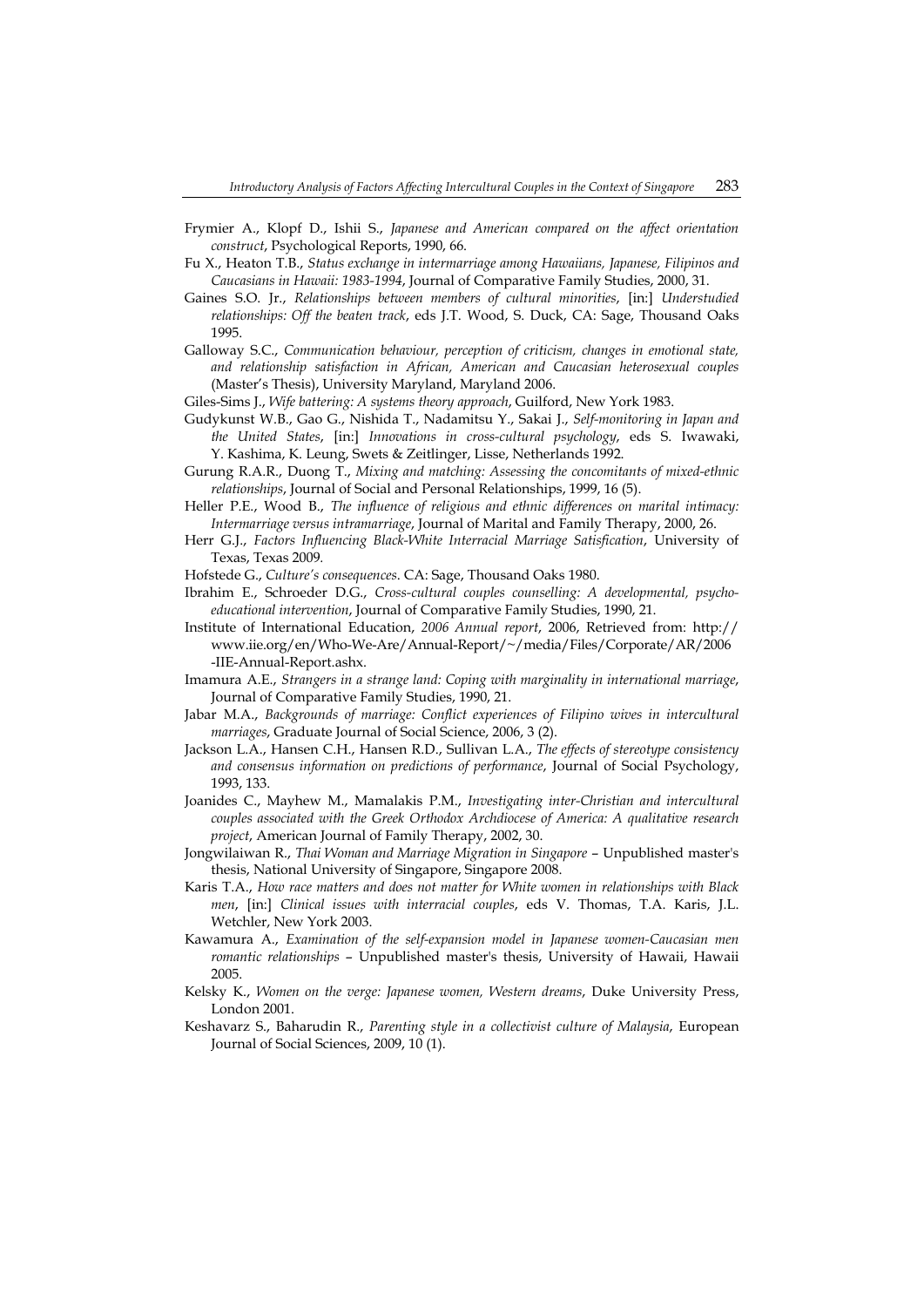- Killian K.D., *Crossing borders: Race, gender, and their intersections in interracial couples*, Journal of Feminist Family Therapy, 2001, 13, 1.
- Killian K.D., *Dominant and marginalized discourses in interracial couples' narratives: Implications for family therapists*, Family Process, 2002, 41.
- Kitivipart L., *Communication and interaction styles in Thai-American cross-cultural marriage*, Ph.D. Dissertation in Psychology, International University, School of Human Behaviour, San Diego 1987.
- Kluegel J.R., Eliot S.R., *Beliefs about inequality: Americans' views of what is and what ought to be*, Aldine de Gruyter, New York 1986.
- Kouri K.M., Lasswell M., *Black-White marriages: Social change and intergenerational mobility*, Marriage & Family Review, 1993, 19.
- La Taillade J.J., Predictors of satisfaction and resiliency in African American/White interracial *relationships* – Unpublished doctoral dissertation, University of Washington, Seattle1999.
- Leatham G., Duck S., *Conversations with friends and the dynamics of social support*, [in:] *Personal Relationships and Social Support*, ed. S. Duck, Sage, London 1990.
- Lee J.H., *Korean-English bilinguals (KEB) vs. English Monolinguals (EM): Language and international marriage partnership*, Proceedings of the 4th International Symposium on Bilingualism, 2005.
- Luke C., Carrington V., *Race matters*, Journal of Intercultural Studies, 2000, 21.
- Ma R., *The role of unofficial intermediaries in interpersonal conflicts in the Chinese culture*, Communication Quarterly, 1992, 40.
- Marshall J.P., Skogrand L., *Newlywed debt: The anti-dowry*, The Forum for Family & Consumer Issues 9, 2004, Retrieved August 3, 2007, from http://www. ces.ncsu.edu/depts/fcs/pub/9\_1/marshall.html.
- Mills J.K., Daly J., Longmore A., Kilbride G., *A note on family acceptance involving interracial friendships and romantic relationships*, Journal of Psychology, 1995, 129.
- Merrill C., *Dishes on the drainboard*, [in:] *Swaying: Essays on intercultural love*, eds J.C. Grearson, L.B. Smith, University of Iowa Press, Iowa City, IA 1995.
- National Population Secretariat, Prime Minister's Office, Singapore Department of Statistics, Youth & Sports Ministry of Community Development, Ministry of Home Affairs and Immigration & Checkpoints Authority, "*Population in brief 2010*", Singapore 2010.
- Olson D.H., DeFrain J., *Marriage and the family: Diversity and strengths*, Mayfield, Mountain View, CA 2000.
- Orbe M.P., *Communicating about "race" in interracial families*, [in:] *Communication, race, and family: Exploring communication in Black, White and biracial families*, eds R.C. Diggs, T.J. Socha, Erlbaum, New Jersey 1999.
- Papp L.M., Cummings E.M., Goeke-Morey M.C., *For Richer, for Poorer: Money as a Topic of Marital Conflict in the Home*, Family Relations, 2009, 58.
- Park M.R., Adelman M.B., *Communication networks and the development of romantic relationships: an expansion of uncertainty reduction theory*, Human Communication Research, 1983, 10.
- Perkins S.N., *Influential Client Factors: Understanding and Organizing Therapists' Perceptions of Client Factors That Influence Reported Outcome of Therapy*, Virginia Polytechnic Institute and State University, Virginia 2010.
- Porterfield E., *Black and White mixed marriages*, Nelson-Hall, Chicago 1978.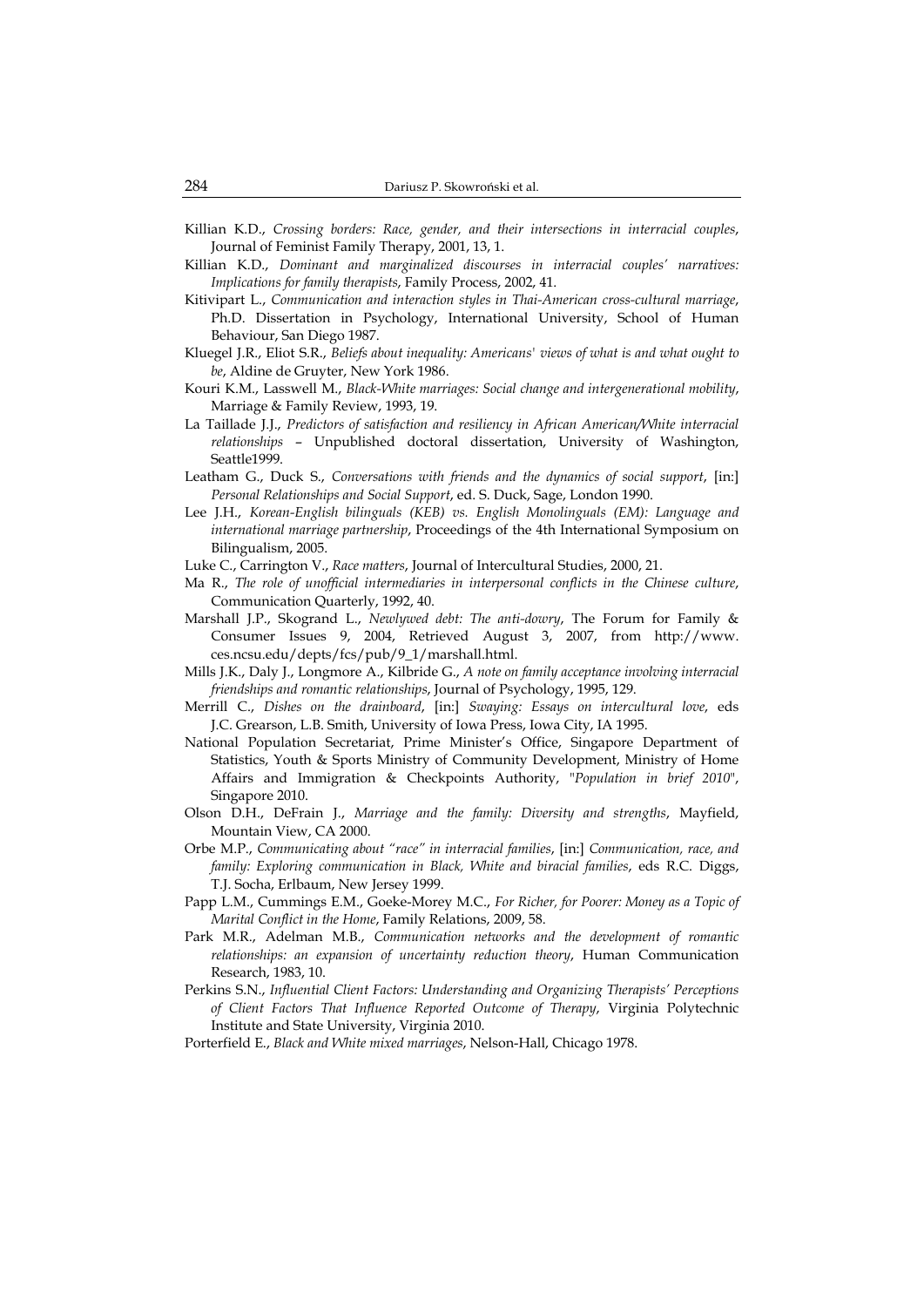- Perel E., *A tourist's view of marriage*, [in:] *Couples on the fault line*, ed. P. Papp, Guilford, New York 2000.
- Romano D., *Intercultural marriage: Promises and pitfalls* (2nd ed.), Intercultural Press, Yarmouth, ME 1997.
- Romano D., *Intercultural marriages: Promises and pitfalls* (2nd ed), Intercultural Press, Inc., Maine 2001.
- Rosen S., *Intermarriage and the "blending of exiles" in Israel*, Research in Race and Ethnic Relations, 1982, 3.
- Sechrest L., Fay T.L., Zaidi S.M., *Problem of translation in cross-cultural communication*, [in:] *Intercultural Communication: A Reader* (5th edition), eds L.A. Samovar, R.E. Porter, Wadsworth, Belmont, CA 1988.
- Shade B.J., *Afro-American cognitive style: A variable in school success*, *Review of Educational Research*, 1982, 52.
- Shepard B.R., *Deemed unsuitable*, Umbrella Press, Toronto, ON 1997.
- Shute C., Spitzberg B., *Intercultural couples: examining the role of social support*, A paper presented to the Hawaii International Conference on Social Sciences, June 12-15, 2003.
- Sorley H.R., *Marital satisfaction in interethnic marriages between Mexican Americans and Anglo Americans* – Unpublished master's thesis, Texas Tech University, Texas 1974.
- Sprenkle D.H., Davis S.D., Lebow J.L., *Common factors in couple and Family therapy: The overlooked foundation for effective practice*, Guilford, New York 2009.
- Sullivan C., Cottone R.R., *Culturally based couple therapy and intercultural relationships: A review of the literature*, The Family Journal: Counselling and Therapy for Couples and Families, 2006, 14 (3).
- Stringer P., *Cross-community marriage in Northern Ireland: Social support and social constraints*, Sexual and Marital Therapy, 1994, 9.
- Sung B.L., *Chinese American intermarriage*, Journal of Comparative Family Studies, 1990, 21.
- Takano Y., *Experience of domestic violence and abuse of Japanese immigrant women: an existential and phenomenological study* (Master's thesis), Trinity Western University, Canada 2002.
- Tan D.W., *No mixed feelings over mixed marriages*, The Straits Times 2010, January 31, Retrieved from: http://www.singaporeunited.sg/cep/index.php/web/News-Room/ No-mixed-feelings-over-mixed-marriages
- Tan E., *'There shall be a status known as citizen of Singapore': international marriages in cosmopolitanising, patriarchal Singapore*, Conference on International Marriage, Rights and the State in Southeast and East Asia, Asia Research Institute, National University of Singapore, Singapore 2006.
- Taweekuakulkit N., *Thai-North American intercultural marriage in the U.S.: A qualitative study of conflict from Thai wives' perspectives* (Master's thesis), Dissertation Abstracts International, Wayne State University 2005, Volume 66-11, Section: A.
- Ting-Toomey S., *Managing intercultural conflicts effectively*, Intercultural Communication (7th ed.), Wadsworth, Belmont, CA 1994.
- Tongue R.K., *The English of Singapore and Malaysia* (2nd Ed.), Eastern Universities Press, Singapore 1979.
- Trudgill P., Hannah J., *International English: A guide to the varieties of standard English* (4th ed.), Arnold, London 2002.
- United States Population Reference Bureau, New Marriages, New Families: U.S. Racial and Hispanic Intermarriage. *Population Bulletin* 2005, June, 60, p. 1-36, from http://www.prb.org/pdf05/60.2NewMarriages.pdf.